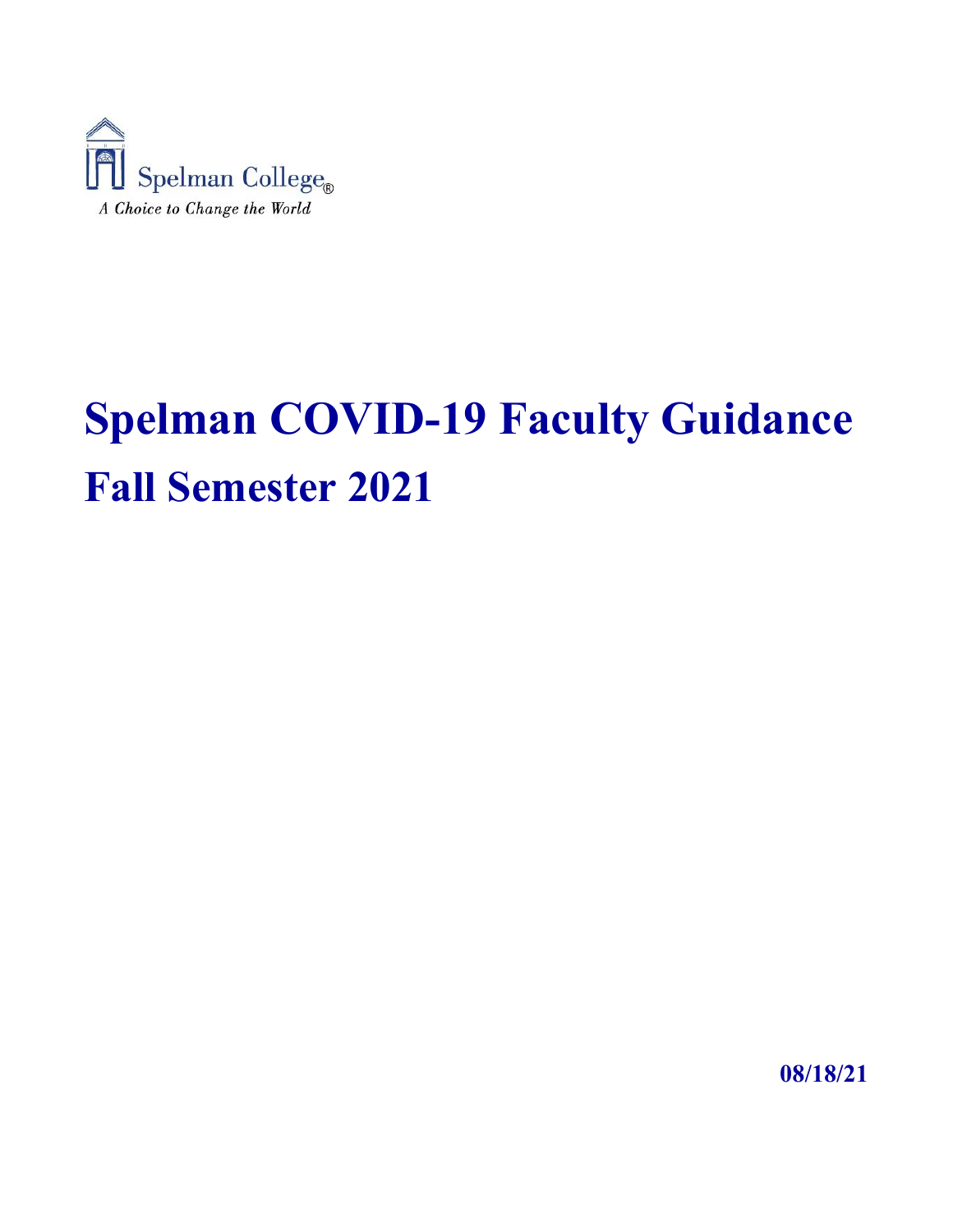# **TABLE OF CONTENTS**

| <b>I. FALL SEMESTER OVERVIEW</b>                                                                    | $\mathbf{2}$   |
|-----------------------------------------------------------------------------------------------------|----------------|
| <b>A. SAFETY PROCEDURES FOR CLASSROOM INSTRUCTION</b>                                               | 2              |
| 1. Face Mask/Covering in the Classroom and Laboratories is Required                                 | 3              |
| 2. Safe Behavior in the Classroom                                                                   | 3              |
| 3. Physical Distancing                                                                              | 3              |
| <b>B. TESTING</b>                                                                                   | $\overline{4}$ |
| C. ISOLATION AND QUARANTINE                                                                         | 5              |
| D. CONTACT TRACING                                                                                  | 5              |
| E. SYMPTOM MONITORING                                                                               | 5              |
| II. GUIDANCE FOR FACULTY IN POSSIBLE QUARANTINE AND<br><b>ISOLATION SCENARIOS</b>                   | 5              |
| III. CLEANING SUPPLIES AND PROTOCOLS AND AIR QUALITY FOR<br><b>BUILT SPACES</b>                     | 6              |
| IV. CASE SCENARIOS TO ASSIST FACULTY WHO BECOME EXPOSED TO<br><b>OR ILL WITH THE COVID-19 VIRUS</b> | 7              |
| V. PROTOCOL ON SOCIAL DISTANCING IN CLASSROOMS                                                      | 8              |
| VI. PROTOCOL FOR DISINFECTING, CLEANING, AND SANITIZING<br><b>CLASSROOMS</b>                        | 8              |
| VII. PROTOCOL FOR SUPER SPREADER EVENTS                                                             | 9              |
| VIII. HIPAA PROTOCOLS                                                                               | 9              |
| IX. SPECIAL SYLLABUS STATEMENT ON COVID-19                                                          | 9              |
| X. FREQUENTLY ASKED QUESTIONS (FAQs)                                                                | 11             |
| A. Faculty Discretion                                                                               | 11             |
| <b>B.</b> Health and Safety                                                                         | 13             |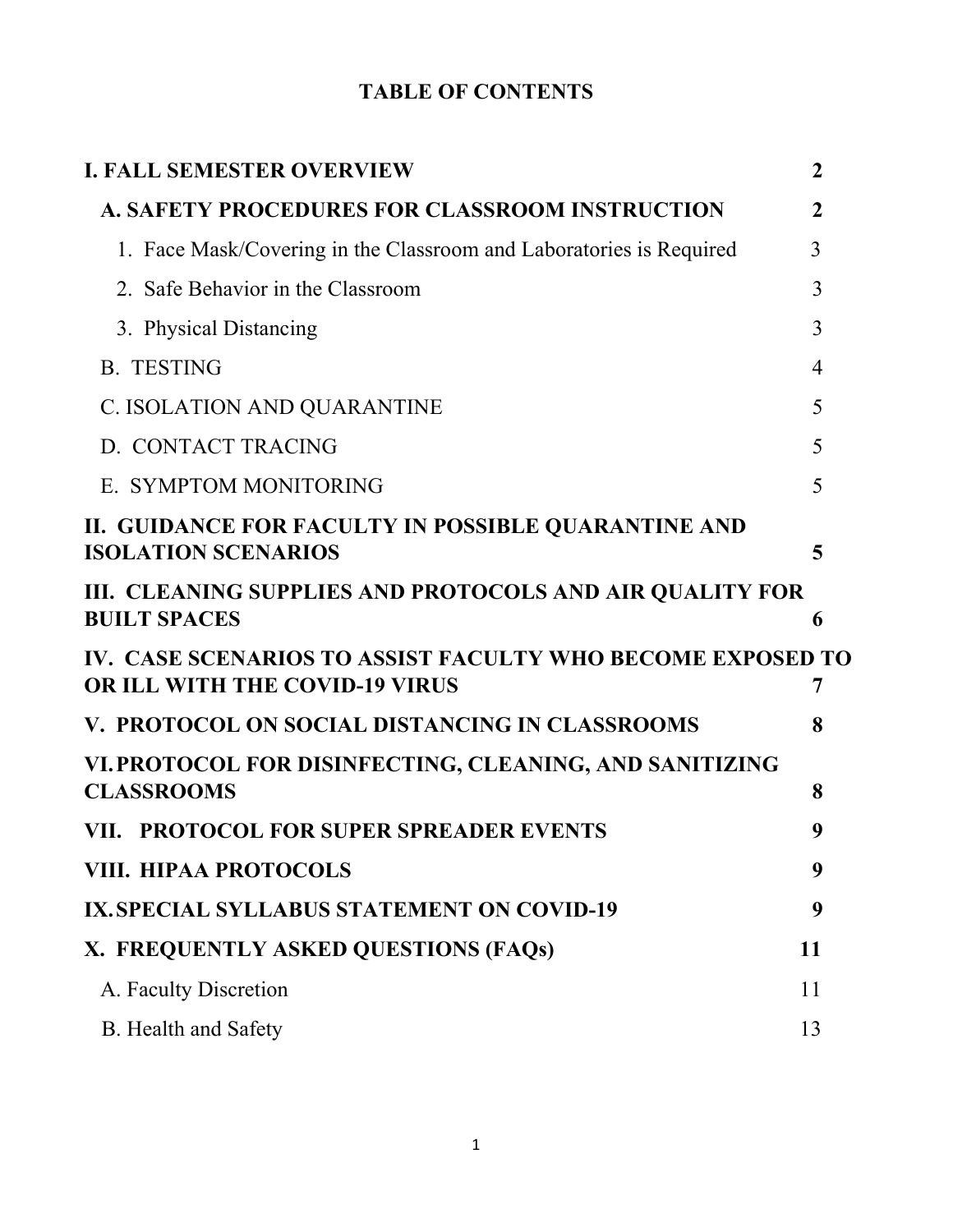## **FALL 2021 INFORMATION FOR SPELMAN COLLEGE FACULTY**

<span id="page-2-0"></span>*This page contains faculty information about the fall 2021 semester. For information on vaccines, testing and the health protocols that apply to all Spelman College community members, additional details can be found on the AUCC website.* 

## **I. FALL SEMESTER OVERVIEW**

This fall, with a layered-protection approach including a universal vaccination mandate of all of its community members (absent an exemption), Spelman College is returning to a residential college teaching and learning experience with in-person attendance and inperson instruction. However, a number of courses will remain online due to the exceptional circumstances of some faculty. In addition, a small number of students who have demonstrated exceptional circumstances to the in-person course attendance expectation may attend remotely, if the faculty member agrees to teach the course in that format.

As was true before the COVID pandemic, faculty teaching in-person courses may sometimes incorporate online content into their coursework to utilize the benefits that online tools have proven to provide (e.g., virtual breakout sessions, guest lecturers, flipped classrooms).

## **A. SAFETY PROCEDURES FOR CLASSROOM INSTRUCTION**

**COVID-19 vaccines** are required of all faculty, staff and students absent a medical or religious exemption. In addition, all students, faculty and staff are expected to follow the health and safety protocols published on the AUCC website titled "COVID-19 Student and Employee Onboarding: Expectations, Testing and Monitoring, Isolation & Quarantine, Contact Tracing and More."

[Https://aucenter.edu/wp-content/uploads/2021/08/final.aucc\\_covid19.onboarding\\_fall2122.pdf](https://aucenter.edu/wp-content/uploads/2021/08/final.aucc_covid19.onboarding_fall2122.pdf) 

**Masks are required** in all classrooms and indoor and outdoor spaces on campus. Faculty should consult the Special Syllabus Statement on COVID-19 for recommended responses and enforcement resources regarding mask compliance in the classroom or on campus. Students, faculty and staff, regardless of vaccination status, are required to wear face masks in all indoor (apart from their personal residential dorm room, singular office) and outdoor spaces on our campus, and when attending large or crowded gatherings (e.g.: stadium events) until further notice. The mask must cover the mouth and nose. Face shields do NOT replace mask wearing. Students and employees who choose to wear a face shield, must also wear a mask that covers the mouth and nose.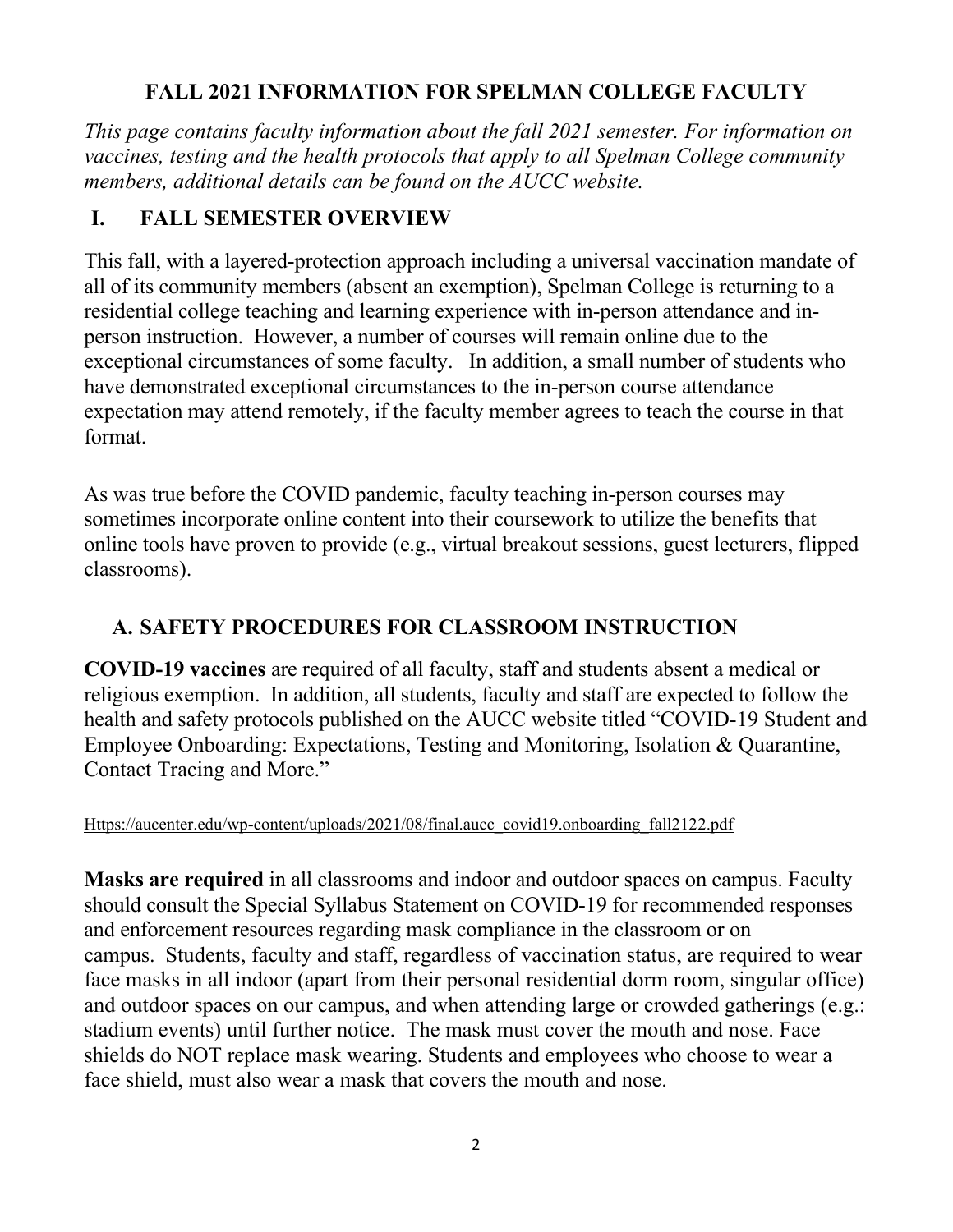#### <span id="page-3-0"></span>**1. Face Mask/Covering in the Classroom and Laboratories is Required**

In accordance with Spelman College and the Atlanta University Center Consortium (AUCC) Covid protocols, all vaccinated and unvaccinated individuals are required to wear face masks/covering in classrooms, laboratories, and other public space where in-person instruction occurs. Facemasks/coverings must cover the nose and mouth and fit snugly but comfortably against the face. Failure to comply with Spelman College protocols for face masks/coverings will

If a student, faculty or staff member is observed not wearing a face covering, they will be asked to do so. Refusal to wear a face mask/covering will result in their being asked to leave the classroom, laboratory or other public space. Please note that while exceptions for medical reasons will be accommodated to the best of the College's ability, the College cannot provide an accommodation that places others at risk; therefore, an accommodation to participate in class or related activities in person without a face covering will not be permitted.

#### **2. Safe Behavior in the Classroom**

Any student experiencing symptoms of COVID-19, with a suspected or positive diagnosis of COVID-19, or with known exposure to COVID-19 should not attend class or come to campus, if not a residential student. Residential students who are experiencing symptoms or believe they may have been exposed to COVID-19 should call Student Health Services or their health care provider for guidance and remain in their room. Any student with a positive diagnosis of COVID-19 or with known exposure to COVID-19 must report this fact to Student Health Services at 404-270-5249.

COVID-related class absences fall under the College's excused absence policy. Per the College's COVID protocols, a student who becomes ill or is required to quarantine during the semester should notify the Office of Undergraduate Studies for an excused absence. Students with excused absences should arrange with their professors to make up lost time or assignments, and to determine if the professor will allow them to attend remotely.

#### **3. Physical Distancing**

Crowded settings still present a greater risk of transmission among people who have not been fully vaccinated, especially when individuals with unknown vaccination status are brought together (mixed population), according to the CDC. Students, faculty and staff, regardless of vaccination status, are expected to observe physical distancing of at least 6 feet, whenever possible. In classroom settings where physical distancing cannot be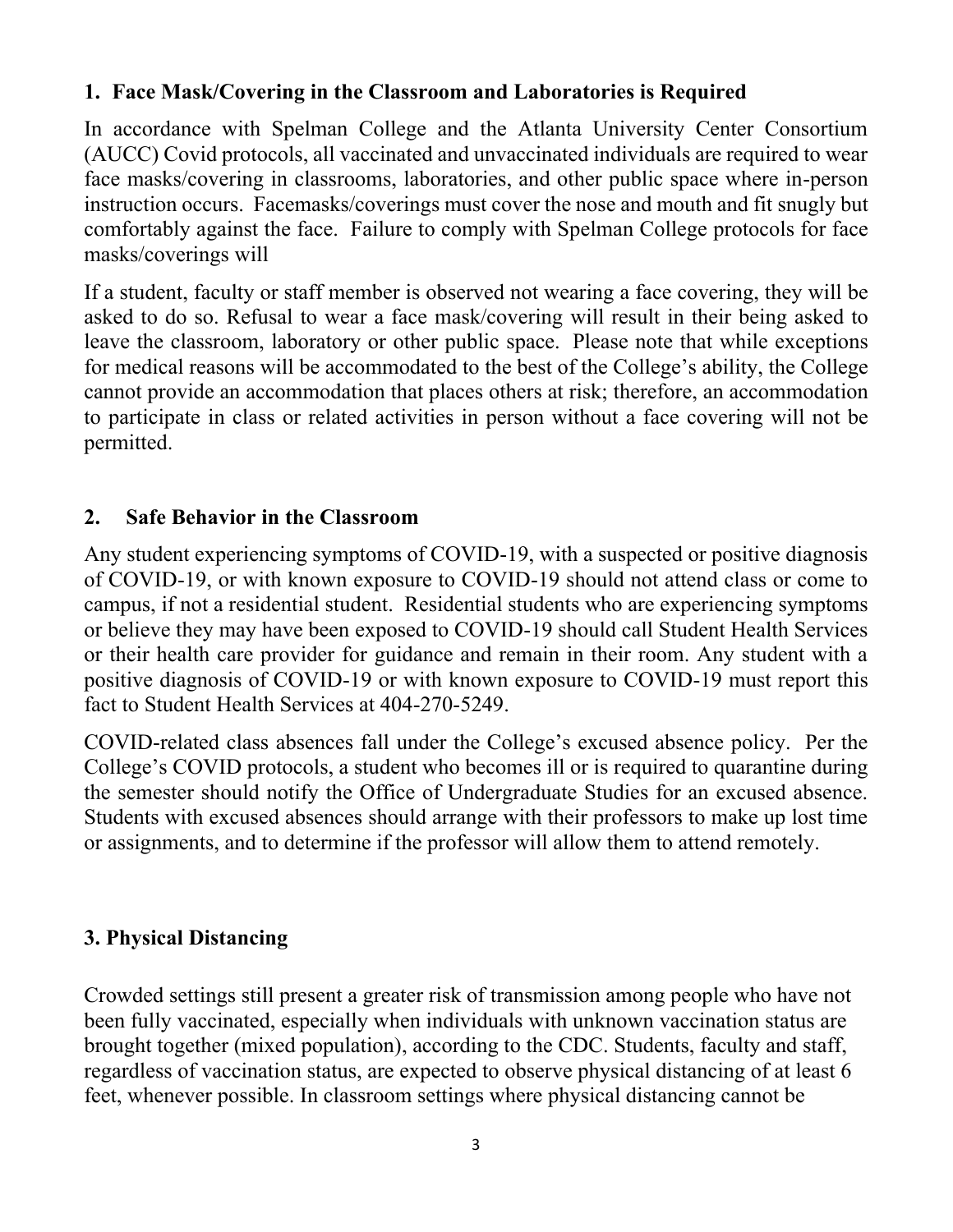<span id="page-4-0"></span>maintained, masking is required for all students and employees, regardless of vaccination status.

## **B. TESTING**

**1. Pre-arrival testing**. In order to reduce the possibility of students, faculty or staff arriving on campus for the fall semester while they are COVID-19 positive, Spelman College requires community members to submit a negative Covid-19 PCR test result 5 days before their arrival for move in (residential students), the first day of classes (commuter students), or first day of work (faculty and staff).

**2. Ongoing testing and monitoring post-arrival**. The AUCC epidemiologist will closely monitor the incidences of COVID-19 on each campus, which includes ongoing regular testing for all campus stakeholders, with varying frequency for vaccinated and unvaccinated employees, students who live on campus, commuter students, student athletes, and others who work on campus or otherwise have a regular presence on campus.

Fully vaccinated students and employees: PCR test every 6 weeks administered on campus through Desiree Mack in Human Resources for faculty and staff, and Dana Lloyd for students.

Unvaccinated students and employees: PCR test every 7 days or rapid test twice a week administered on campus through Desiree Mack (x5092) in Human Resources for faculty and staff, and Dana Lloyd (x5245) for students. Unvaccinated faculty will be contacted by HR to obtain course schedules so that an appointment can be scheduled around commitments. Testing appointment will be scheduled for the same time and day weekly. Testing occurs in the BDT Suites Private Dining Room. Unvaccinated Employees will be contacted via e-mail the week of 8/23/21 to begin scheduling of tests.

If an employee is unable to undergo COVID-19 PCR nasal swab testing due to a medical condition or disability, Spelman College will work with the employee to find a reasonable accommodation. Spelman will require certification from a health care provider regarding the condition or disability that makes an employee unable to participate in COVID-19 testing. If you have a medical condition or disability that makes testing for COVID-19 PCR nasal swab testing inadvisable, contact the Manager of Benefits Services at [dmack9@spelman.edu.](mailto:dmack9@spelman.edu)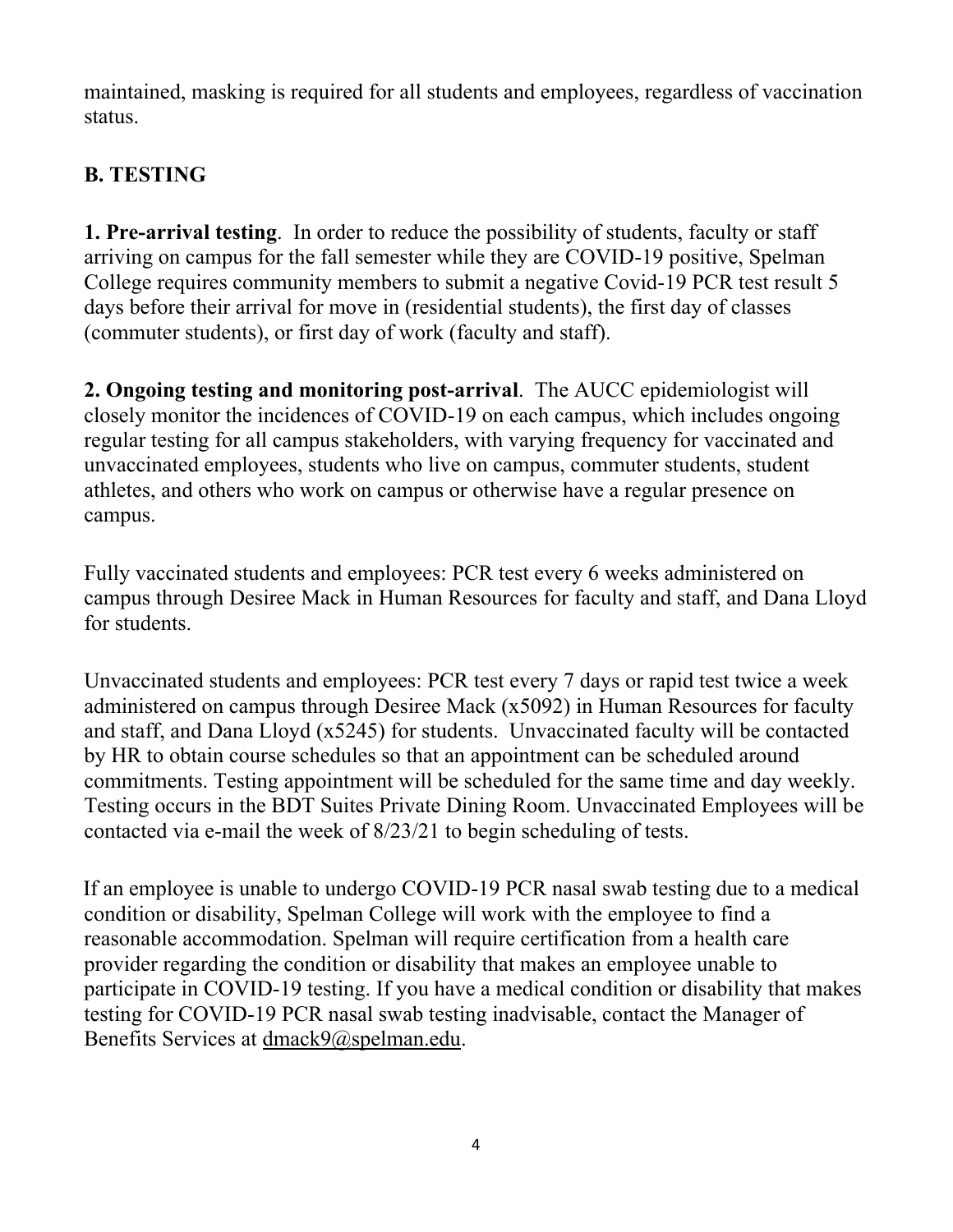## <span id="page-5-0"></span>**C. ISOLATION AND QUARANTINE**

Students, faculty and staff are required to comply with the College's and AUCC policies when quarantine, isolation, and/or preventative health-related measures become necessary. Faculty who need to quarantine or isolate as a result of exposure to or contraction of the virus may teach their classes remotely, if their health permits, until they have received two negative test results.

## **D. CONTACT TRACING**

Students, faculty and staff are expected to comply with all contact tracing efforts undertaken by Spelman College or the AUCC in collaboration with the Georgia Department of Public Health. A detailed explanation of the contact tracing protocol can be found on the AUCC website. [https://aucenter.edu/wp](https://aucenter.edu/wp-content/uploads/2021/08/final.aucc_covid19.onboarding_fall2122.pdf)[content/uploads/2021/08/final.aucc\\_covid19.onboarding\\_fall2122.pdf](https://aucenter.edu/wp-content/uploads/2021/08/final.aucc_covid19.onboarding_fall2122.pdf) 

## **E. SYMPTOM MONITORING**

 Students, faculty and staff are required to conduct daily personal health screening, including temperature checks, before leaving their dorm rooms or entering campus.

#### **II. GUIDANCE FOR FACULTY IN POSSIBLE QUARANTINE AND ISOLATION SCENARIOS**

"Quarantine" is for presumably well individuals who have been in close contact with a COVID positive individual. Isolation is for COVID positive individuals.

What to do if Student A tests positive for COVID:

#### **Isolation and Quarantine Protocols:**

- 1) Student A is required to isolate in a space designated on campus, or away from campus, for 10 days and until they test negatively two times. During this period they will not be allowed to attend class in person and should be accorded the same treatment as would be given to any other student not in class due to illness.
- 2) Identified unvaccinated students in classes with Student A must quarantine in their room or away from campus for a minimum of 7 days and show proof of negative PCR test to return to campus. These students will not be able to attend in person class during this time. These students should be treated as faculty would treat students missing class due to illness.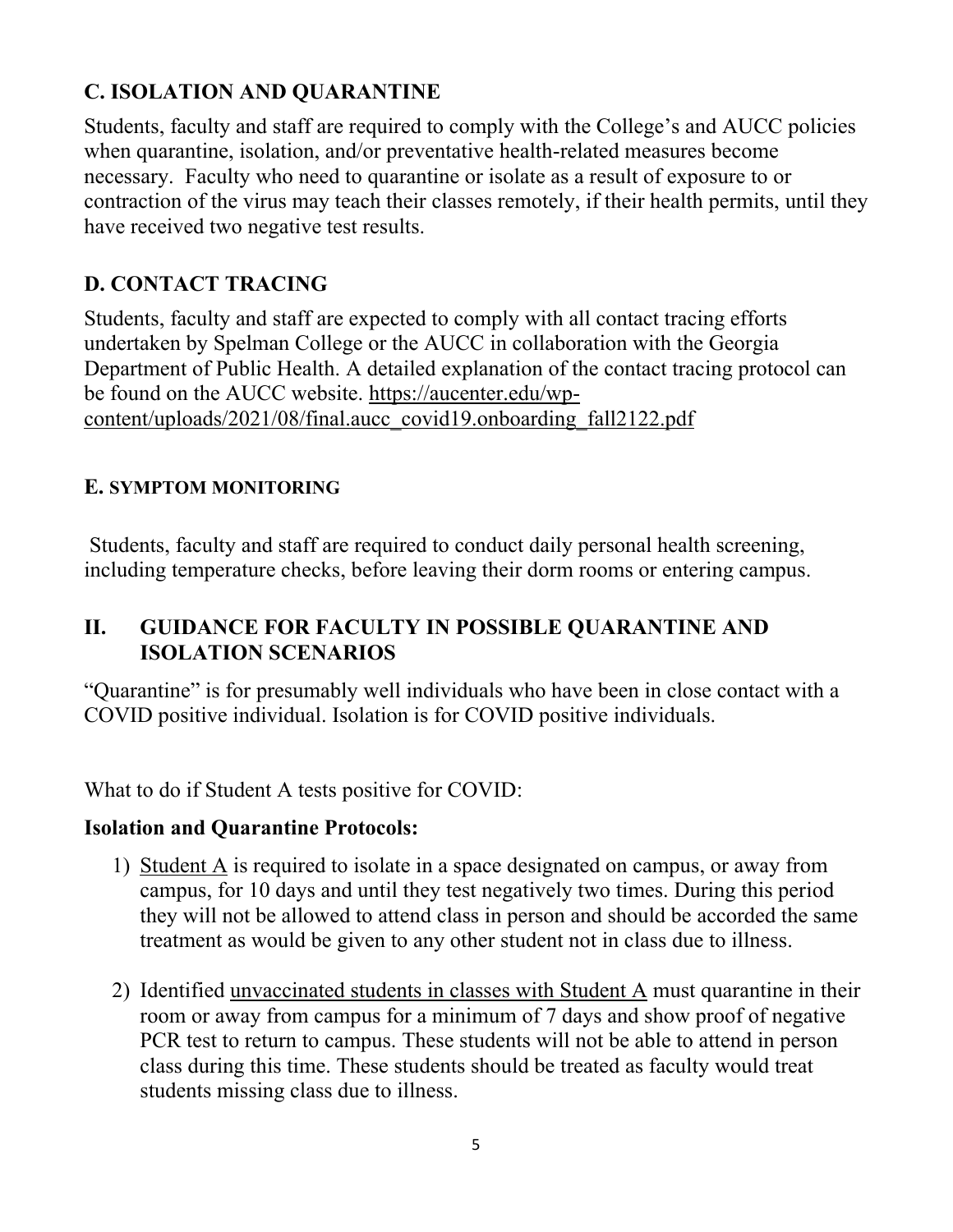- <span id="page-6-0"></span>3) Identified unvaccinated faculty delivering instruction to classes of Student A must quarantine away from campus for a minimum of 7 days and show proof of negative PCR test to return to campus. Faculty member may hold the course virtually on those days for all students until s/he can return to campus after 2 negative Covid results.
- 4) Identified vaccinated students and faculty in class/close contact with Student A are not required to quarantine. Instead, they must take a PCR test 3-5 days after exposure and continue to follow all safety protocols. Therefore vaccinated exposed students or faculty may continue with in-person learning or teaching unless they test positive. If they test positive see #1 for guidance.
- 5) If 100% of class is unvaccinated and faculty is unvaccinated (highly unlikely) and someone in the class tests positive, the positive student follows #1 and the rest of the class and faculty member will need to quarantine (#2 and #3). Faculty member may hold the course virtually on those days for all students until able to return to campus after 2 negative test results.

## III. **CLEANING SUPPLIES AND PROTOCOLS AND AIR QUALITY FOR BUILT SPACES**

All College classrooms will be cleaned, sanitized, and disinfected at the end of every class day.

Each classroom will be stocked with a basket of Clorox wipes, gloves, a supply of masks, and hand sanitizer for use by the occupants during the day.

Over the summer break the College took steps to assess and improve the air quality in its campus buildings in preparation for the fall. The College engaged engineers to provide recommendations based on CDC & ASHRAE guidance for improving air quality within our facilities. The College then made the following upgrades to our physical infrastructure to prevent the spread of COVID-19:

- 1) New equipment for Giles Hall, BDT Suites, Cosby, Science Center:
	- a. A new air handler unit in Giles Hall
	- b. A new outside air damper on an air handler unit in Giles Hall
	- c. New energy recovery units installed in the BDT Suites residential hall
	- d. In the Spring semester upgrades were made to Cosby and the Science Center
- 2) Air cleaners provide direct HEPA air filtration for spaces and induce an air current pulling air away from high particulate areas to clean it for recirculation within a space. In classrooms and office spaces where physical distancing can be achieved,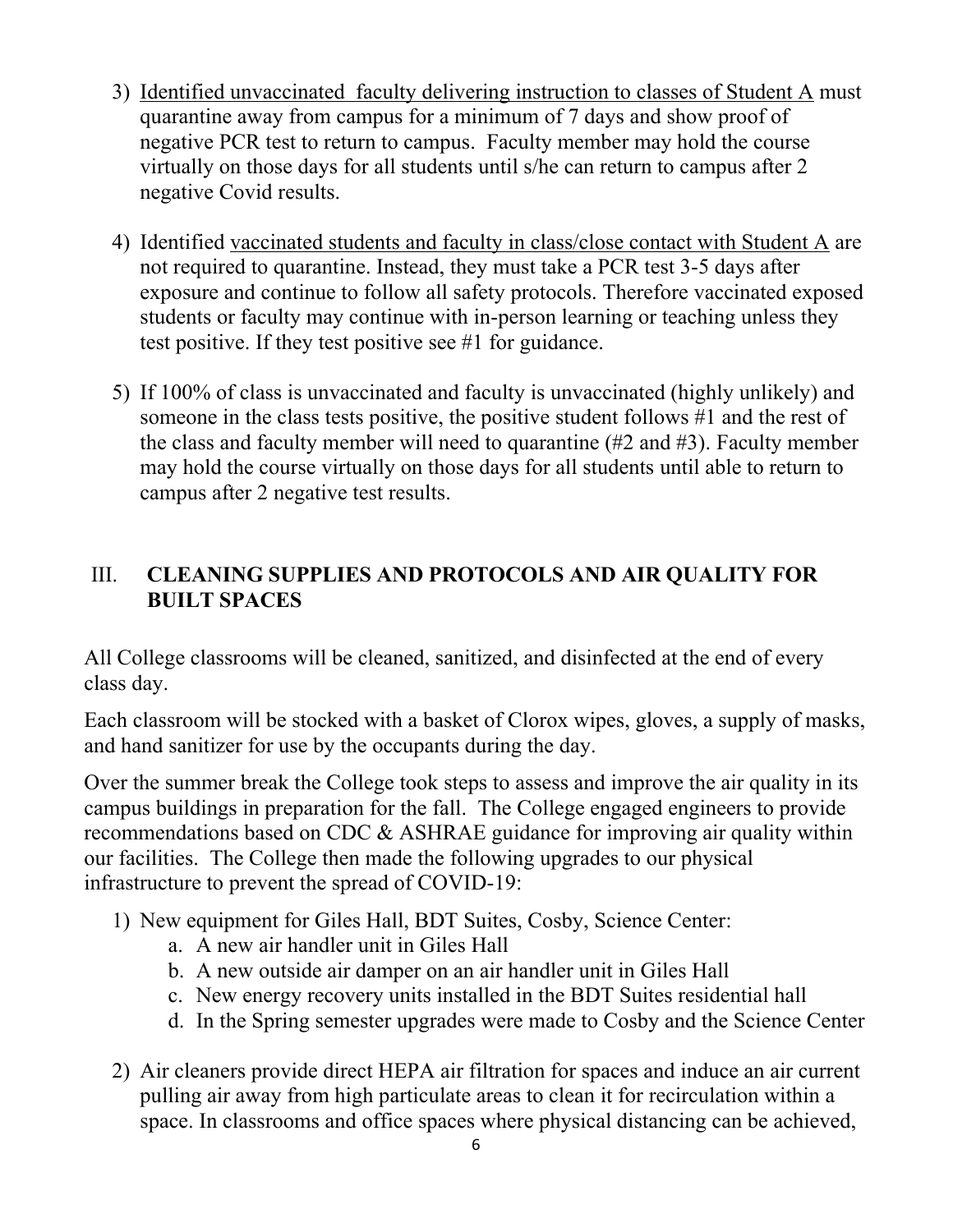<span id="page-7-0"></span>mandatory masking serves as an additional layer of protection against transmission of the virus. Portable air purifiers have been placed in:

- a. classrooms and other spaces where groups of people will gather in which physical distancing is not possible
- b. each bedroom in residence halls that are not air conditioned
- 3) Outdoor air ventilation has been increased where possible and open minimum outdoor air dampers as high as 100%.
- 4) Air filtration has been increased to the highest MERV rating a building's ventilation system can accommodate.
- 5) Demand-controlled ventilation controls have been disabled.
- 6) Air systems will run longer hours.
- 7) Mask dispensers and hand sanitizing stations have been installed campus-wide
- 8) Any area that is determined to be occupied by an individual diagnosed with COVID 19 will be cleaned, sanitized, and disinfected.

#### **IV. CASE SCENARIOS TO ASSIST FACULTY WHO BECOME EXPOSED TO OR ILL WITH THE COVID-19 VIRUS (ex., transition to online instruction if the faculty is able)**

Faculty testing positive for COVID 19 must report positive test results to the Office of Human Resources, Benefits Specialist, Desiree Mack and Faculty Human Resources. If on-campus testing reveals positivity, the faculty member will not need to self-report, the nurse administering the test will report the positive case. All COVID positive employees are required to isolate 10 days away from campus and produce a negative PCR COVID test result to gain re-entry to campus. If a faculty member is physically able to deliver instruction remotely during this time, they may teach classes remotely. If not, it will be the responsibility of Faculty Human Resources to work with the department chair to arrange for the continuation of instruction.

Identified unvaccinated faculty exposed to a COVID 19 positive individual must quarantine away from campus for a minimum of 7 days and show proof of a negative PCR test to return to campus. Faculty member may hold the course virtually on those days for all students until s/he can return to campus after 2 negative Covid results.

Identified vaccinated students and faculty in class/close contact with a COVID 19 positive individual are not required to quarantine. Instead, they must take a PCR test 3-5 days after exposure and continue to follow all safety protocols. Therefore, vaccinated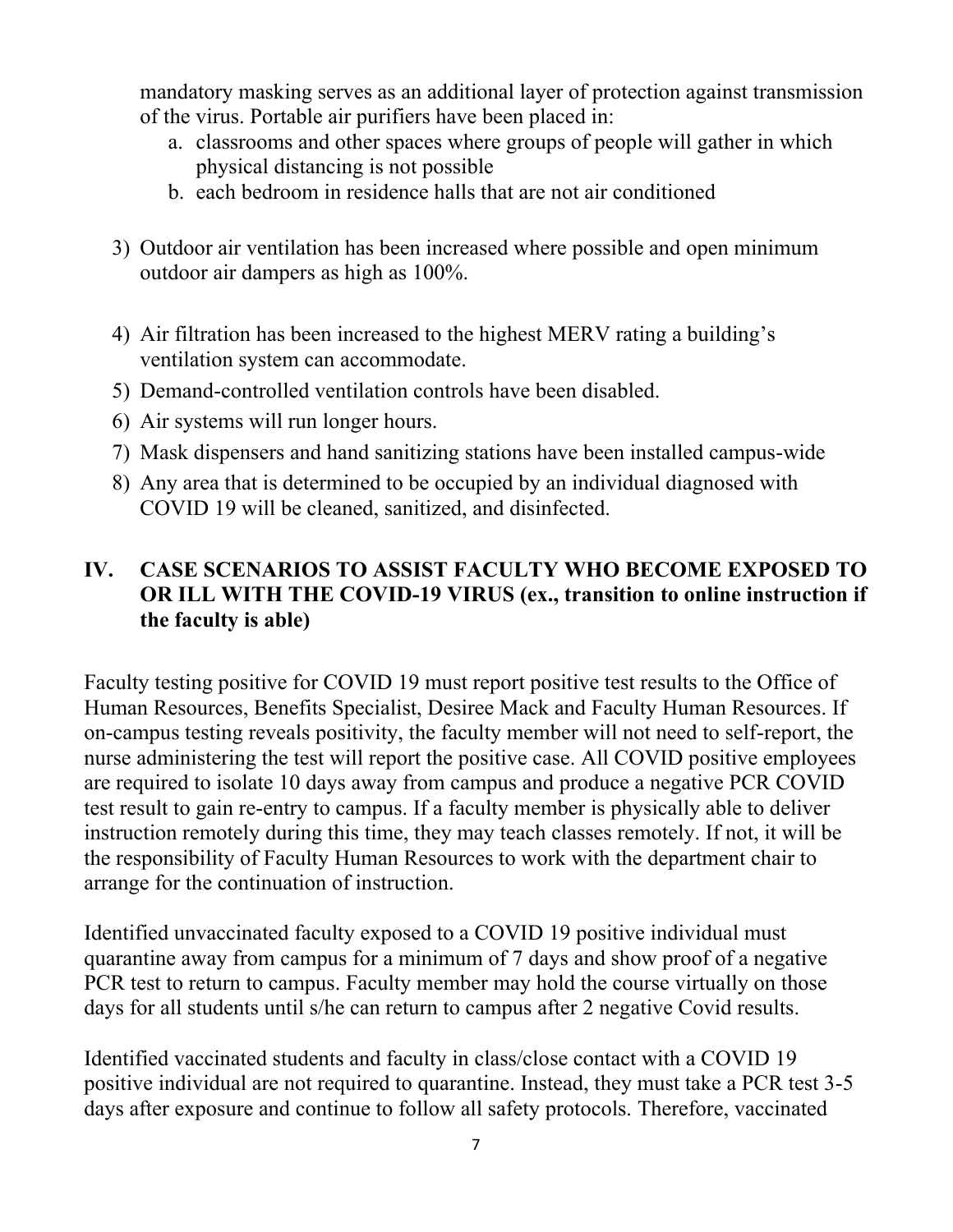<span id="page-8-0"></span>exposed faculty may continue with in-person learning or teaching unless they test positive. If they test positive see paragraph 1.

Based on the pandemic policy, if you test positive for COVID 19, you will be paid your regular wages for the period of time you are unwell up to the time that you are released to return to work by your physician or can provide 2 negative PCR COVID tests. Documentation is required.

Also, if a family member who lives in the same house with you tests positive and you are needed to provide care for them, you should stay home and you will receive your regular wages for the period of time they are unwell up to the time they are released by the physician. Documentation is required.

## **V. PROTOCOL ON SOCIAL DISTANCING IN CLASSROOMS**

There are some classes in which social distancing is not possible. In those classrooms air purifiers with HEPA and UV have been installed, in addition to increases in air filtration to the highest MERV rating the building's ventilation system can accommodate.

Mandatory masking and the vaccination mandate provide additional layers of protection against the spread of the virus in the classroom.

There are some classrooms which provide for social distancing. We also encourage the use of outdoor spaces on campus if desirable to hold class.

#### **VI. PROTOCOL FOR DISINFECTING, CLEANING, AND SANITIZING CLASSROOMS**

All College classrooms will be cleaned, sanitized, and disinfected at the end of every class day.

Each classroom will be stocked with a basket of Clorox wipes, a supply of masks, and hand sanitizer for use by the occupants during the day. Currently, these items are located in central locations near classrooms. We are actively sourcing additional supplies to be able to provide these items in each classroom. Supply chain shortages may impact our provisions. If you have a specific need, please contact Facilities Management Services at ext 5440 with a copy of your request to Ronald Borgelin [\(rborgelin@spelman.edu\)](mailto:rborgelin@spelman.edu)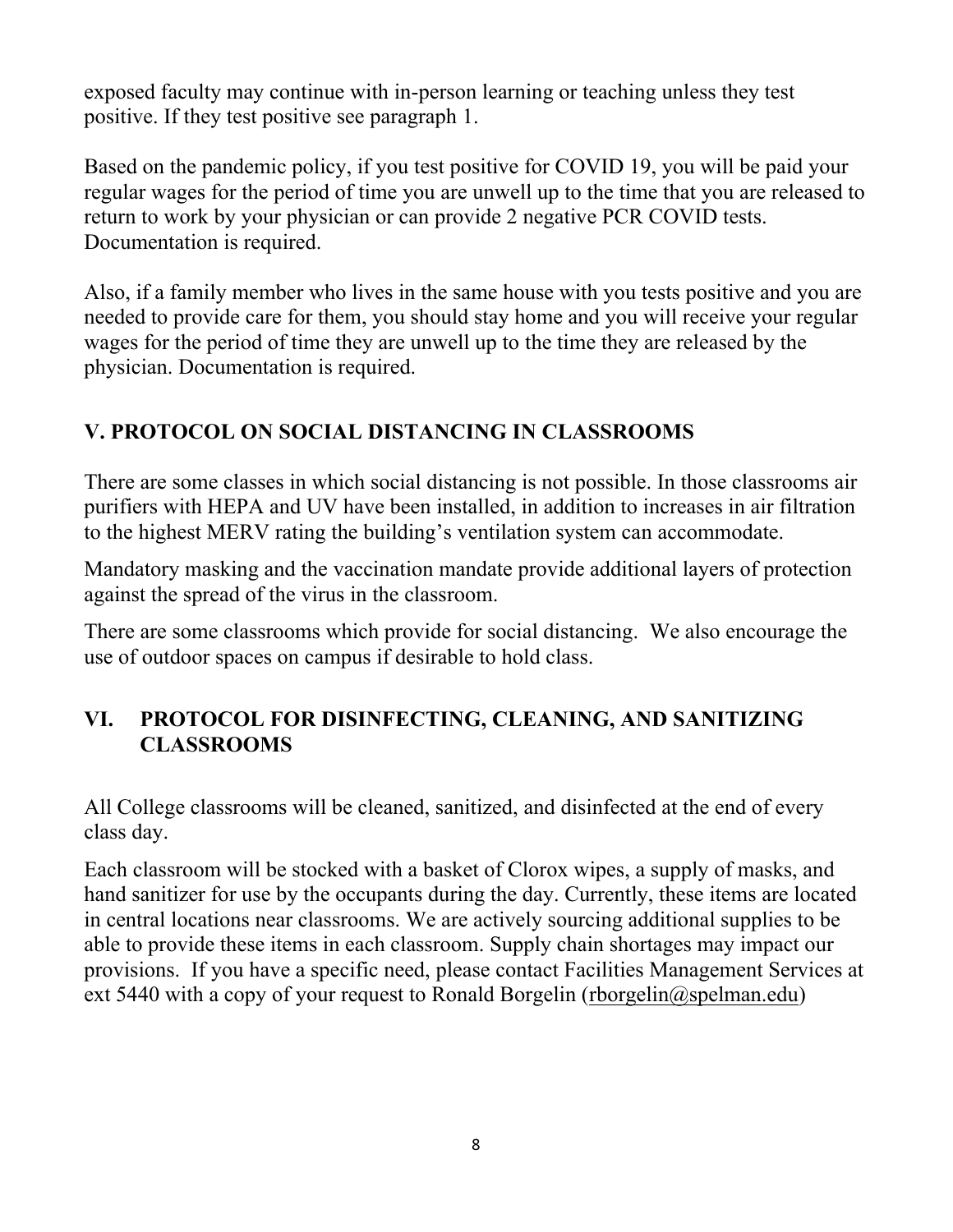#### <span id="page-9-0"></span>**VII. PROTOCOL FOR SUPER SPREADER EVENTS**

Protocols and notifications about super-spreader events that students have attended have not yet been developed. We will bring this to the attention of the AUCC Taskforce and ask for guidance in developing protocols.

#### **VIII. HIPAA PROTOCOLS**

All employee COVID-19 test result and vaccination data is solely maintained in the Office of Human Resources. All results are covered under the HIPAA Privacy Rule requiring protection and confidentiality of any personal health information.

Due to HIPAA laws, faculty will not be informed regarding vaccination status of students, just as students will not be informed of vaccination status of faculty members. However, student health services will contact all individuals who have been in close contact with COVID positive students to include faculty members, staff and fellow classmates. At time of contact (by the contact tracer), specific instructions will be provided to exposed individuals based on known vaccination status. These protocols were developed by AUCC epidemiologist, however, are continuously evaluated based on COVID related data and CDC recommendations.

## **IX. SPECIAL SYLLABUS STATEMENT ON COVID-19**

Spelman College recognizes that this is a difficult time which may be filled with uncertainty as we move forward with the 2021-2022 academic year. Your safety, health, and well-being, as well as that of our faculty and staff are our primary concern and we want to be able to support you in any way that we can. We ask that you adjust your behavior to keep yourself and others safe. The College has expectations that students, faculty and staff will act responsibly to mitigate risk to others.

#### **Face Mask/Covering in the Classroom is Required**

In accordance with Spelman College and the Atlanta University Center Consortium (AUCC) Covid protocols, all vaccinated and unvaccinated individuals are required to wear face masks/covering in classrooms, laboratories, and other public space where in-person instruction occurs. Facemasks/coverings must cover the nose and mouth and fit snugly but comfortably against the face. Failure to comply with Spelman College protocols for face masks/coverings will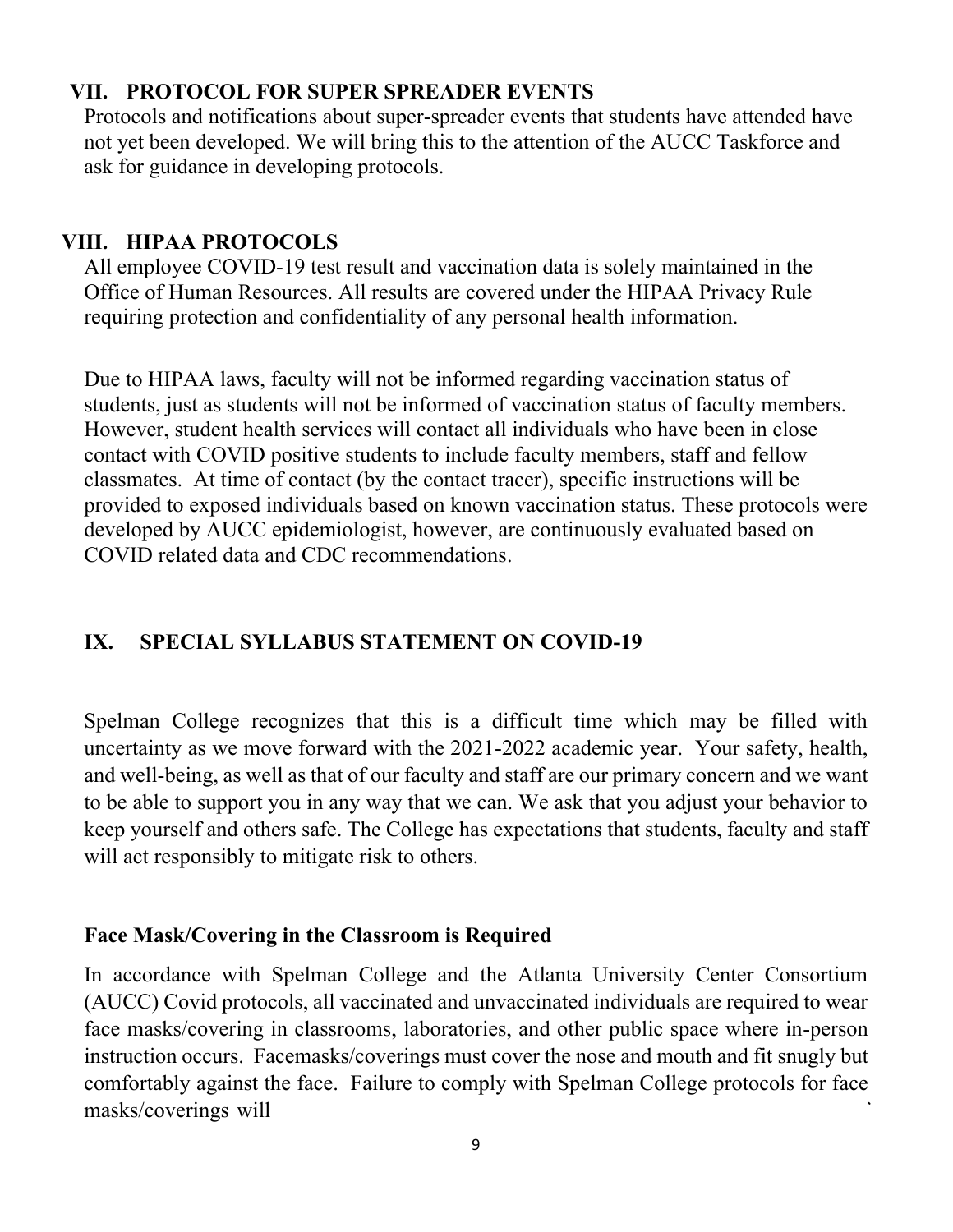you are not wearing a face covering, you will be asked to do so. Refusal to wear a face mask/covering will result in your being asked to leave the classroom. Please note that while exceptions for medical reasons will be accommodated to the best of the College's ability, the College cannot provide an accommodation that places others at risk; therefore, an accommodation to participate in class or related activities in person without a face covering will not be permitted.

#### **Safe Behavior in the Classroom**

Any student experiencing symptoms of COVID-19, with a suspected or positive diagnosis of COVID-19, or with known exposure to COVID-19 should not attend class or come to campus, if not a residential student. Students who are experiencing symptoms or believe they may have been exposed to COVID-19 should call Student Health Services or their health care provider for guidance. Any student with a positive diagnosis of COVID-19 or with known exposure to COVID-19 must report this fact to Student Health Services at 404- 270-5249.

COVID-related class absences fall under the College's excused absence policy. Per the College's COVID protocols, a student who becomes ill or is required to quarantine during the semester should notify the Office of Undergraduate Studies for an excused absence.

\*If you are offering alternative learning options for students who are ill but can still attend class, you may want to add an additional statement.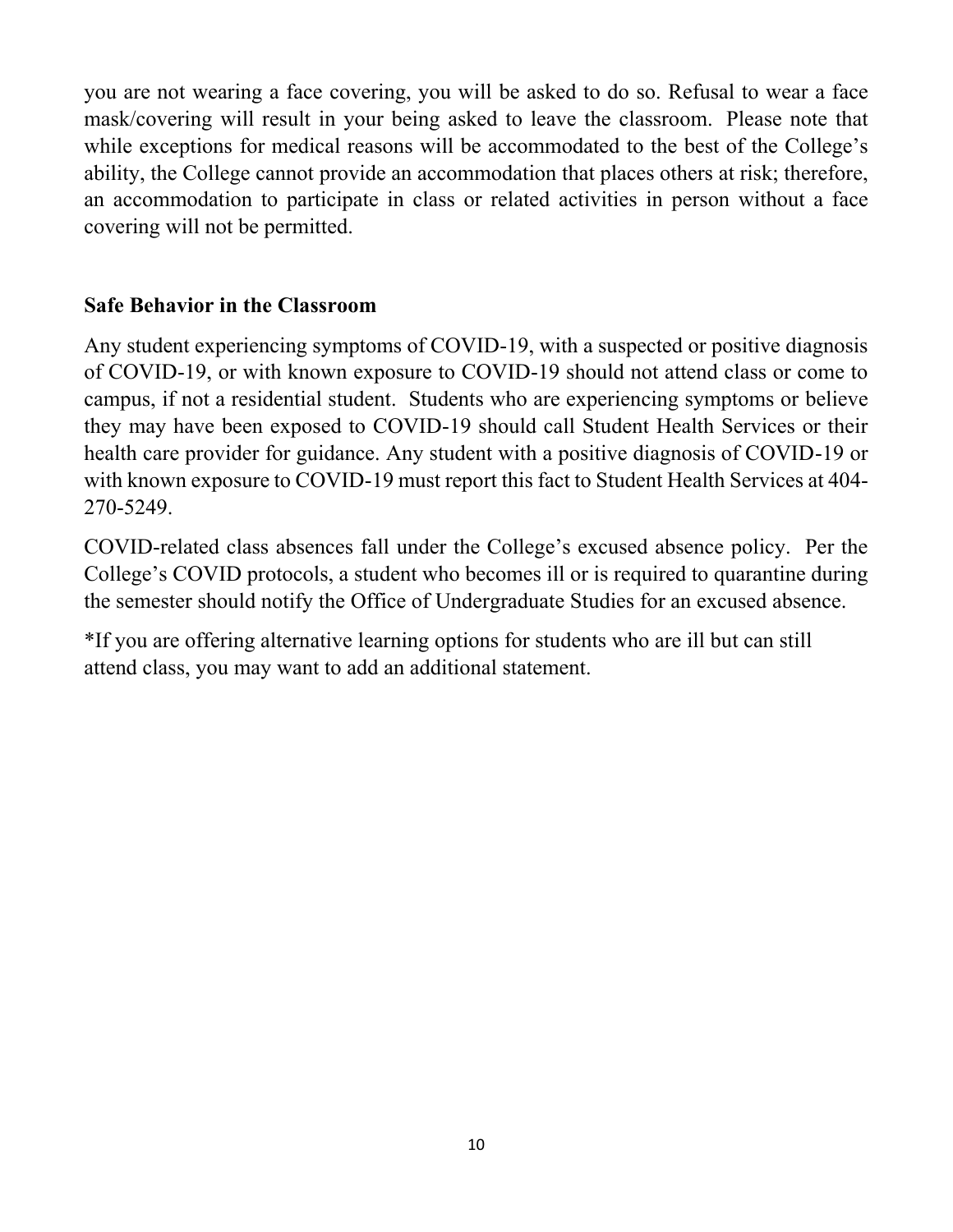## <span id="page-11-0"></span>**X. FREQUENTLY ASKED QUESTIONS (FAQs)**

## **A. Faculty Discretion**

Q. How much discretion do faculty exercise over the decision to teach remotely, even if they are not sick?

A. Faculty who have obtained waivers to teach online may do so. Faculty who have to quarantine or isolate as a result of exposure to or contracting the virus may also teach online during the quarantine/isolation period. All other faculty should teach in person as a part of the College's effort to deliver a residential college experience to our undergraduates. However, as was true before the COVID pandemic, faculty teaching inperson courses may sometimes incorporate online content into their coursework to utilize the benefits that online tools have proven to provide (e.g., virtual breakout sessions, guest lecturers, flipped classrooms) and should exercise the same discretion they exercised pre-COVID.

Q. Do faculty teaching in-person classes have the discretion not to teach students who have been given waivers due to extraordinary circumstances with HiFlex technology? A. Yes. All students receiving waivers were advised that the approval of a request to attend classes virtually did not mean that the student would be able to access all courses in the curriculum. Individual faculty may decline to teach their courses in a virtual format using HiFlex technology. Some faculty are comfortable utilizing HiFlex technology, others are not.

Q. Do faculty teaching in-person classes have the discretion not to teach students who have to be quarantined or isolated for a time with HiFlex technology? A. Yes. Some faculty are comfortable utilizing HiFlex technology, others are not. Faculty uncomfortable utilizing HiFlex technology are asked to attempt to enable a quarantined or isolated student keep up with the course/assignments in some other way, if possible, as they would any student with an excused absence due to illness.

Q. I have 1 student approved for online teaching in a class of 20. The classroom is not one of the ten HiFlex rooms. What do I do?

A. Faculty can request STS to provide one of our mobile HiFlex carts in this situation.

Q. What is the protocol for providing an equivalent education to the one student given a waiver, while others students attend in person, without effectively teaching the class twice?

A. If the faculty member wishes, HiFlex technology can enable the student to attend simultaneously and access the class while it is being taught live. This is discretionary, however, and may vary with the faculty member's comfort level with HiFlex technology.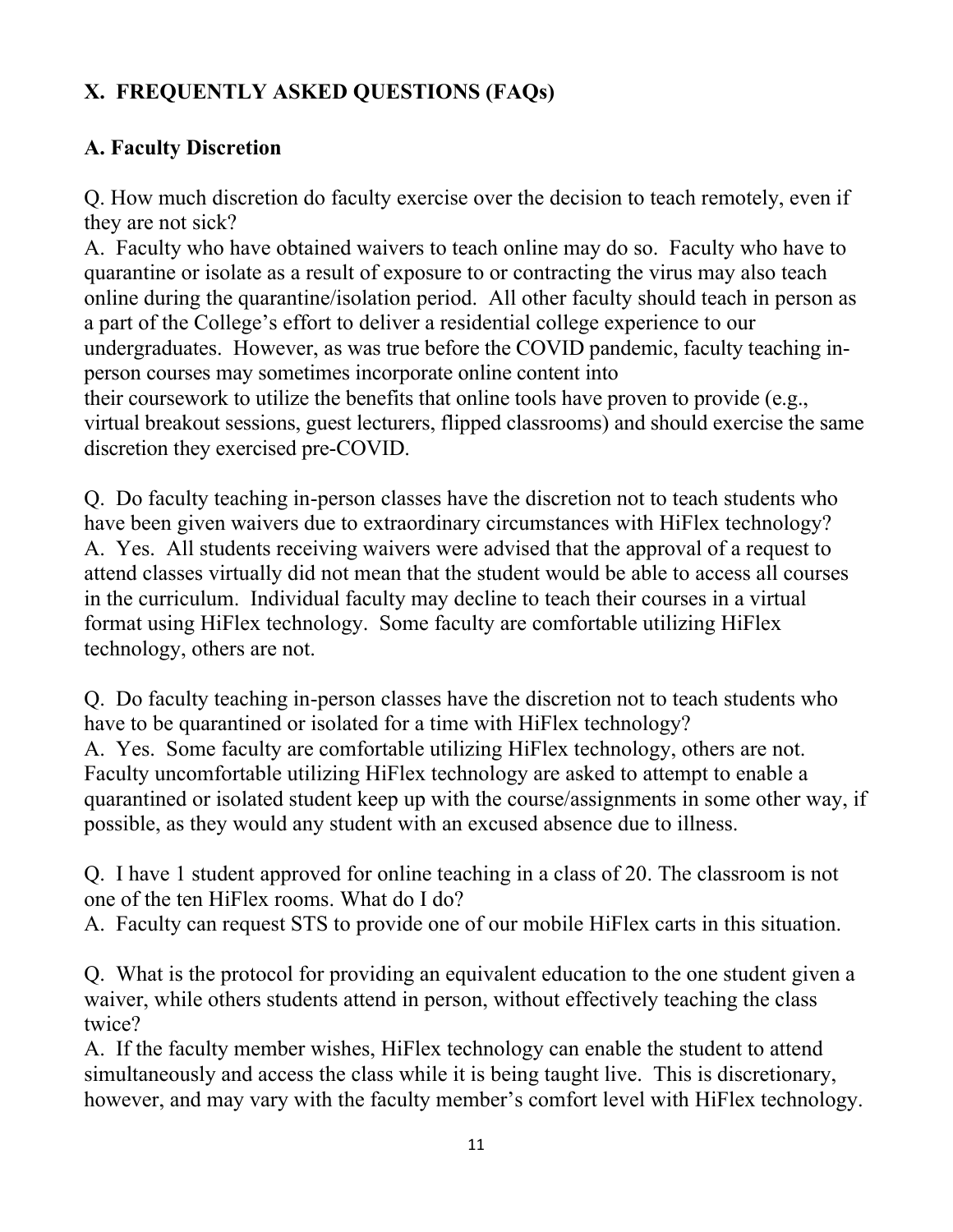Q. Is such instruction equitable to the student who is not attending in person and does not get my whiteboard notes while the other 19 students in the class do?

A. Students attending virtually know that their experience is an accommodation due to extraordinary circumstances and will not be the same as it would be if they attending class in person.

Q. How do I lawfully solicit their consent for their likeness to be recorded and provided to the one online student in such a situation?

A. We recommend that the faculty member explain the situation to the student's peers and request their permission. If someone refuses their consent, the faculty member should seek the assistance of the Undergraduate dean.

Q. What if a student wears a mask but not correctly? What is a professor supposed to do? Will the college back us up if we tell the student to leave, if we call security, if we cancel class right then?

A. Whether vaccinated or unvaccinated, all campus stakeholders are required to wear face masks/covering in classrooms, laboratories, and other public space where in-person instruction occurs. Facemasks/coverings must cover the nose and mouth and fit snugly but comfortably against the face. Failure to comply with Spelman College protocols for face masks/coverings will constitute a violation of the Spelman College Code of Conduct. If a student is not wearing a face covering correctly, you should ask them to do so. If they refuse to comply with our face mask/covering protocols, you may ask them to leave the classroom. If they refuse to leave, you may call Public Safety. Yes, the College will back you up in this scenario.

Q. A colleague recounted asking a student to leave the classroom for something once and have the student refuse, insisting "I'm not leaving. I paid to be here."

A. Special mask protocols have been adopted during the COVID pandemic for the safety of the entire community. The College will not tolerate behavior that places others at risk. Therefore, students will be expected to comply with mask protocol while participating in class or related activities in person, and noncompliance will not be permitted. You can report the student to the dean of students, Dr. Bonnie Taylor, who will institute disciplinary proceedings or ask the student to leave.

Q. What are faculty of school age children supposed to do if their child's school goes virtual or their class has to temporarily quarantine? Are we allowed to teach virtually if we have no childcare?

A. A faculty member in this situation should bring the emergency need to care for their children at home to the attention of their department chair and the Provost's Office. Reasonable accommodations will be made to enable the faculty member to teach from home if necessary for the duration of the emergency.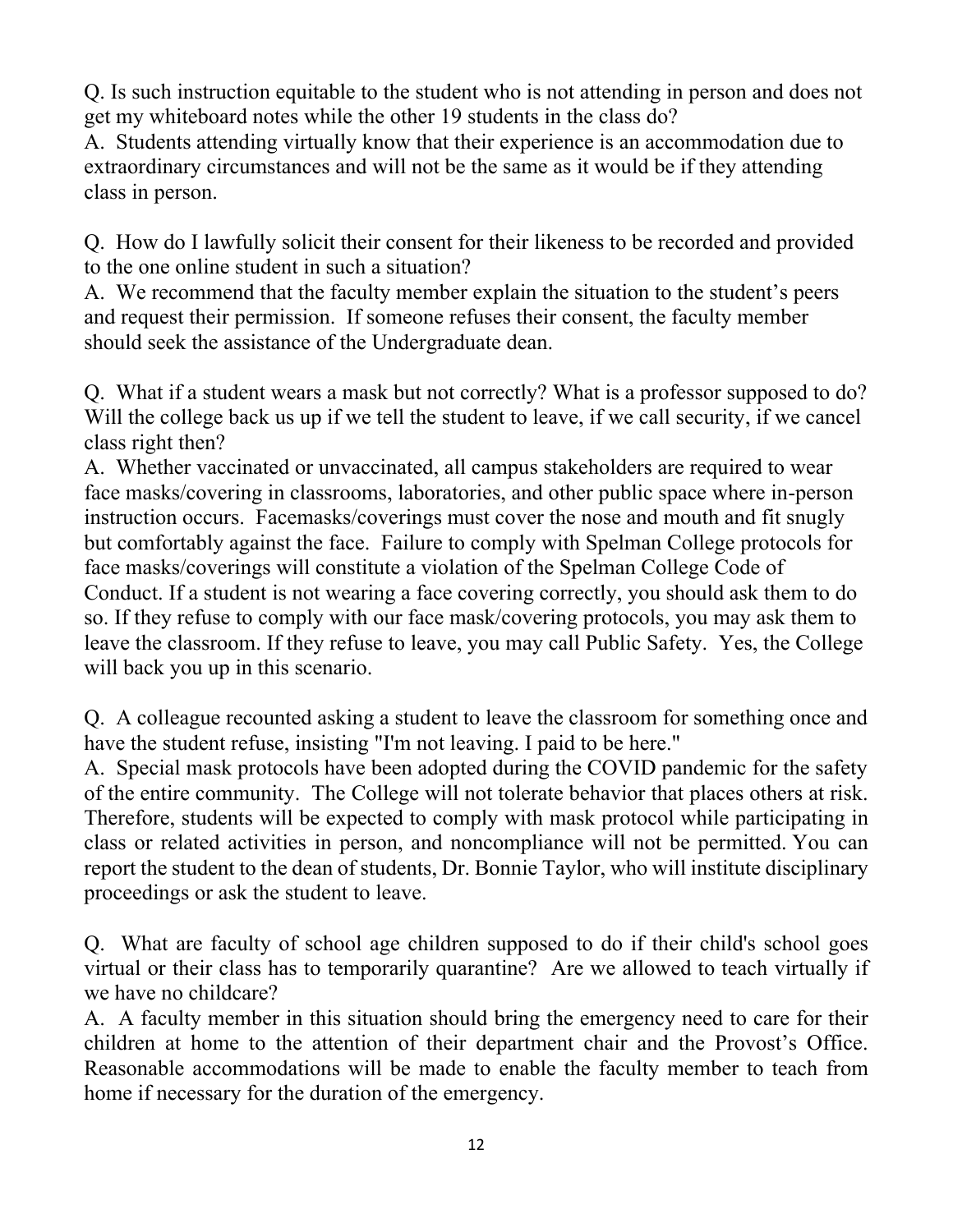<span id="page-13-0"></span>Q. I don't care for the idea that faculty needed to apply for permission to work remotely, when permission for staff to work remotely is at the discretion of their supervisors. Faculty will potentially interface intimately with more students than others on campus...even the option of partial online courses would lessen contact with students who potentially are being very casual about social distancing and COVID prevention.

A. Spelman College is committed to the value of a residential college experience for its students. By instituting a layered-protection approach including a universal vaccination mandate of all of its community members (absent an exemption), masking, regular testing, hand hygiene, and widely available PPE, we hope to repeat our experience of last Spring and keep an infection rate below 1%.

Q. With the ongoing spread of Delta variant, is there an option for faculty to decide to teach online despite the college decision to teach in person?

A. As was true last fall, the first and foremost principle guiding the College's decisions about whether to hold classes in person or remotely is the health and safety of our community. When the spread of the virus last fall caused concern about that, the College pivoted to online instruction for the entire year. Our medical advice and CDC guidelines directed us to implement mandatory vaccinations, along with masking and periodic testing to obtain the lowest possible risk. However, if our layered protection plan (a highly vaccinated population, masks, frequent testing, etc.) prove ineffective against the Delta variant, Spelman and the AUCC will reassess the decision to teach in person.

Q. For a class size (lab section) of 20, and if the content can be taught well in virtual setting, is there an option for a faculty to teach virtual?

A. Our goal is to provide Spelman students with an in-person lab experience, absent a waiver based on extraordinary circumstances.

## **B. Health and Safety**

Q. What cleaning supplies and protocols will be in place for entering and leaving classrooms; will there be an increase in mask and sanitation stations?

A. Spelman College has located hand sanitizer stations centrally, near classrooms, and is actively sourcing additional supplies to be able to provide additional mask and sanitation stations within each classroom; supply chain shortages may impact the provisions (specific requests can be made to Facilities Management Services). Protocols for moving about all spaces include wearing masks and social distancing when possible.

Q. Is there a protocol for students' noncompliance with mask wearing?

A**.** In accordance with Spelman College and the Atlanta University Center Consortium (AUCC) COVID protocols, all vaccinated and unvaccinated individuals are required to wear face masks/covering in classrooms, laboratories, and other public space where inperson instruction occurs. Facemasks/coverings must cover the nose and mouth and fit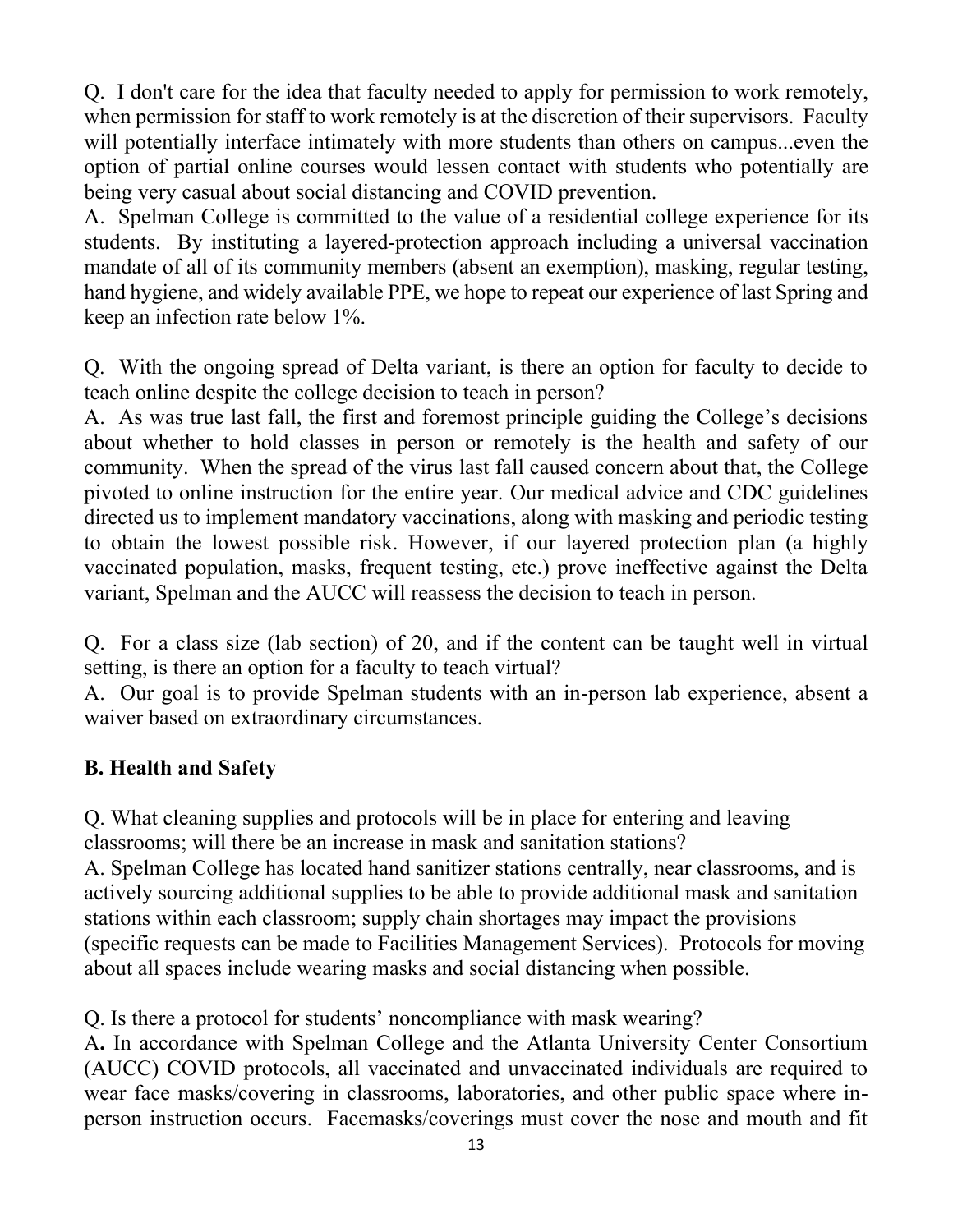snugly but comfortably against the face. Failure to comply with Spelman College protocols for face masks/coverings will constitute a violation of the Spelman College Code of Conduct. If a student is not wearing a face covering, faculty may tell the student to wear her face mask. Refusal to wear a face mask/covering will result in that student being asked to leave the classroom. You can report instances of non-compliance to Dean of Students Dr. Bonnie Taylor [\(bonnie.taylor@spelman.edu\)](mailto:bonnie.taylor@spelman.edu)

Q. I have been notified of a student who will be taking the class virtually but have not been provided the name of this student to communicate protocols for the first day and beyond, when will this happen?

A. Students who received waivers for in-person instruction were informed that they should contact their professors to identify themselves and discuss how the class would proceed. All students will appear on the instructor's roster in Banner. Institutional Effectiveness is notifying instructors as well, in a separate email.

Q. I am concerned that teaching F2F while accommodating quarantine & distance learning simultaneously is very difficult.

A. Faculty have the option not to teach students online if they desire to accommodate students who may be ill. If they desire to do so with HiFlex technology, however, STS has training available for faculty that will be teaching to a class of in-person students and a student online. Please contact Director of Enterprise Engagement, Constance Dixon.

Q. I am concerned that off-campus PCR testing will be unreliable for individuals who are tested too early, or too late (also, access is an issue: for instance, testing sites shut down due to the tropical storm).

A. PCR tests will catch some persons with positive cases, and keep them from entering campus, however it is not a 100% protective measure, but rather one of many measures - the College is taking a multi-layered mitigation approach to increase our protection. PCR testing is one aspect and testing is available on campus. In addition all community members are required to wear masks and be vaccinated, unless exempt, as well as to social distance when possible and wash hands.

Q. What is the cleaning protocol for classrooms?

A. All College classrooms will be cleaned, sanitized and disinfected at the end of every class day.

Q. Are there even established testing protocols that enable us to be admitted to campus? A. Yes. In order to reduce the possibility of students, faculty or staff arriving on campus for the fall semester while they are COVID-19 positive, Spelman College requires community members to submit a negative Covid-19 PCR test result 5 days before their arrival for move in (residential students), the first day of classes (commuter students), or first day of work (faculty and staff).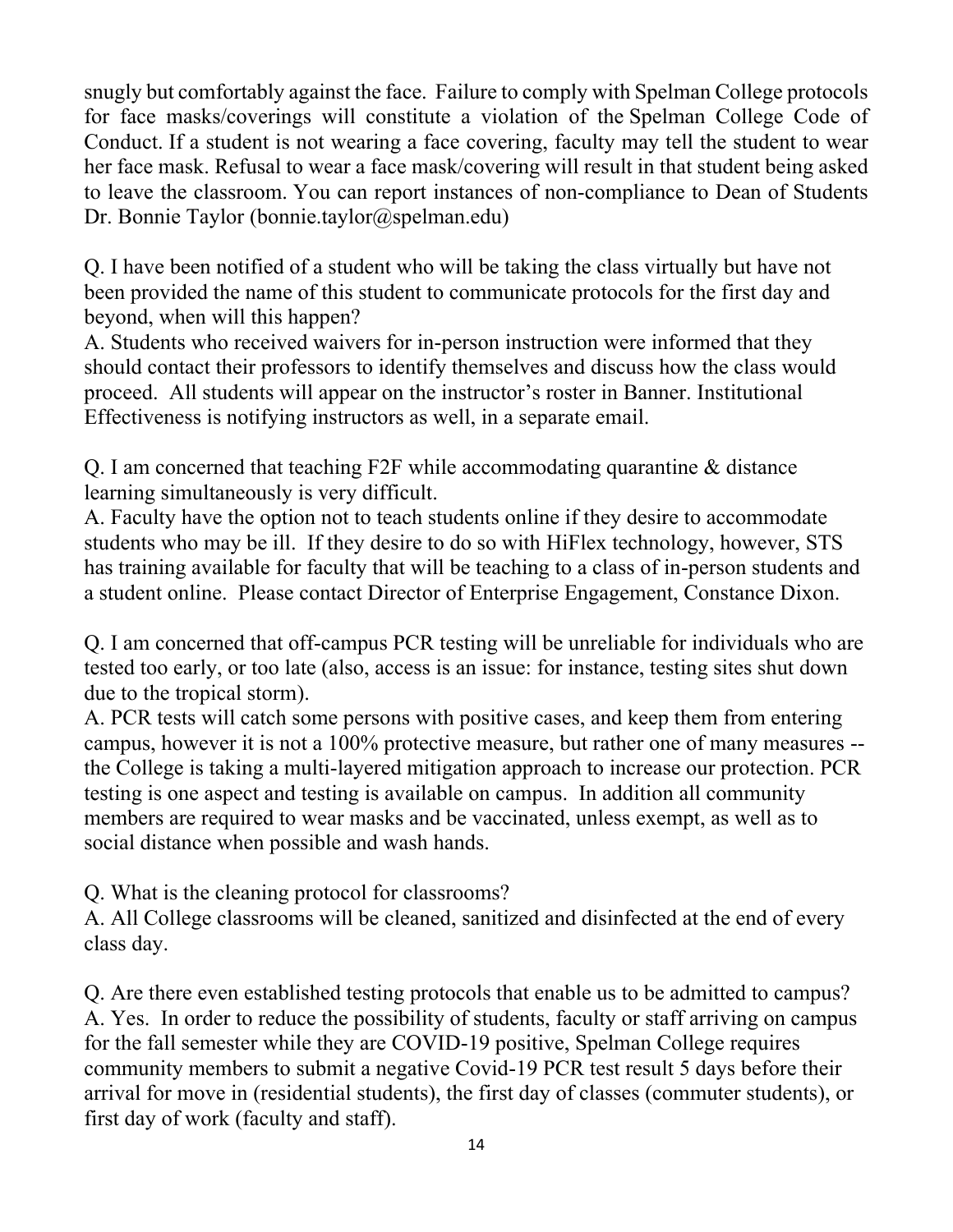Q. If I submitted a negative covid test result but have not been sent a clearance letter, what do I do?

A. Contact Desiree Mack or Bernadette Cohen in Human Resources, for their assistance.

Q. What is the use of sending a negative result from several weeks ago if conditions on the ground are changing daily?

A. Frequent testing is a part of our layered mitigation strategy to reduce the spread of the virus.

Q. Are faculty who are in quarantine or isolation expected to teach virtually? If not, what is the expectation for class coverage and who is responsible for covering classes? A. Faculty who need to quarantine or isolate as a result of exposure to or contraction of the virus may teach their classes remotely, if their health permits, until they have received two negative test results. As is the case when faculty are ill, the first step is to notify the department chair for their assistance. The department can determine how best to cover the course instruction.

Q. The AUC COVID-19 Student and Employee Onboarding pdf shared with us on 8/17 state that all students must "quarantine for a minimum of 5 days upon arrival to campus." Did students arrive with enough time to quarantine 5 days? How is such quarantining being monitored by administration? What are the consequences for students who did not quarantine the minimum 5 days?

A. The 8/17 pdf was inaccurate in this instance. Unlike in the Spring semester, students did this fall did not have a pause period. However, they had to document a negative PCR result and vaccinations are mandatory.

Q. Will all 800 students be quarantining for the first 7-10 days of the semester as a result of attending the party? Will they be re-tested throughout the 7-10 day period? A. We did testing of all of our students on the day after the event to establish a baseline. We are taking steps to re-test all of our students again.

Q. What are the procedures related to a student who gets sick, and is in our classes?? A. If the student is feeling ill in class, for any reason, notify Student Health Services. What to do if Student A tests positive for COVID:

## **Isolation and Quarantine Protocols:**

1) Student A is required to isolate in a space designated on campus, or away from campus, for 10 days and until they test negatively two times. During this period they will not be allowed to attend class in person and should be accorded the same treatment as would be given to any other student not in class due to illness.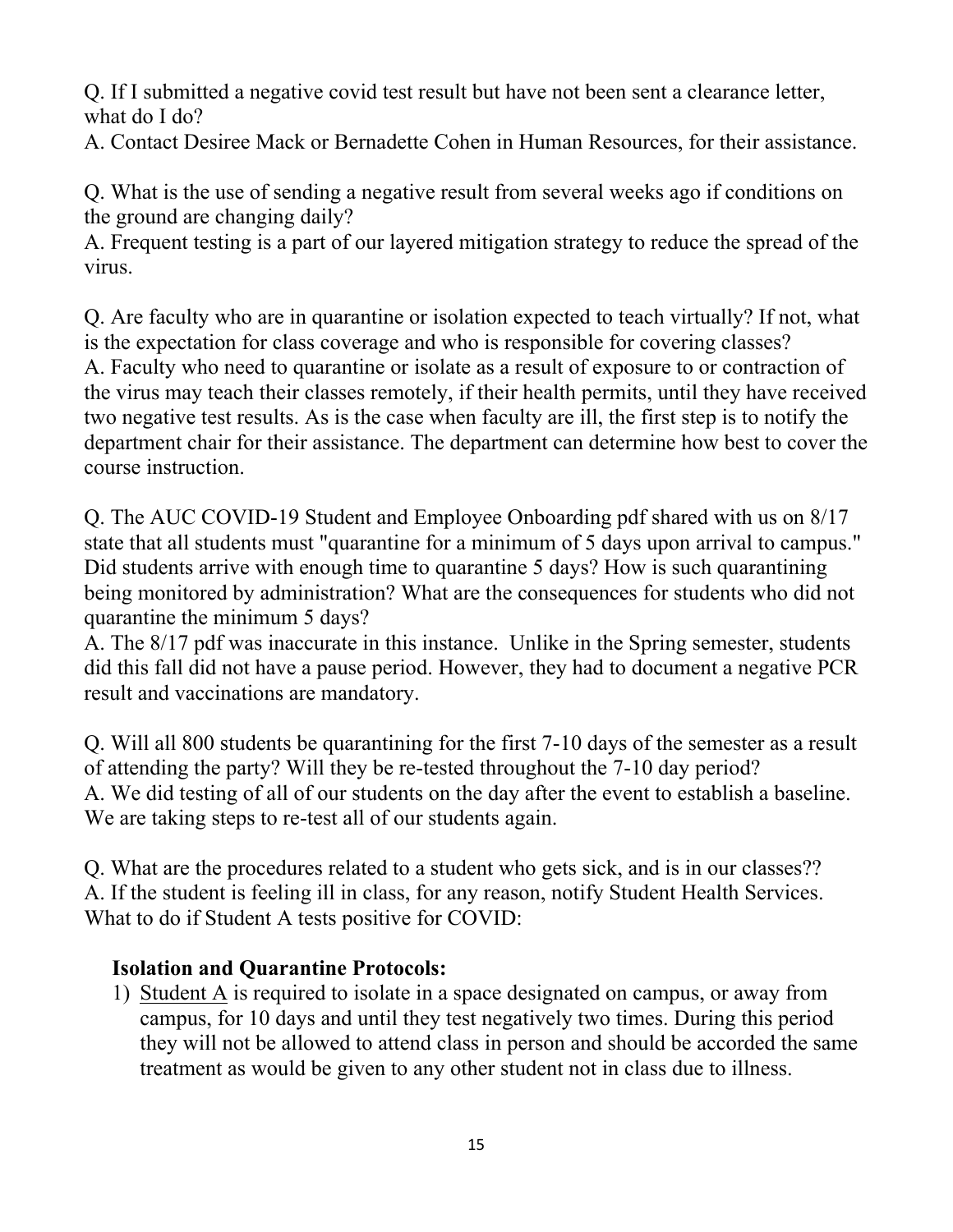- 2) Identified unvaccinated students in classes with Student A must quarantine in their room or away from campus for a minimum of 7 days and show proof of negative PCR test to return to campus. These students will not be able to attend in person class during this time. These students should be treated as faculty would treat students missing class due to illness.
- 3) Identified unvaccinated faculty delivering instruction to classes of Student A must quarantine away from campus for a minimum of 7 days and show proof of negative PCR test to return to campus. Faculty member may hold the course virtually on those days for all students until s/he can return to campus after 2 negative Covid results.
- 4) Identified vaccinated students and faculty in class/close contact with Student A are not required to quarantine. Instead, they must take a PCR test 3-5 days after exposure and continue to follow all safety protocols. Therefore, vaccinated exposed students or faculty may continue with in-person learning or teaching unless they test positive. If they test positive see #1 for guidance.
- 5) If 100% of class is unvaccinated and faculty is unvaccinated (highly unlikely) and someone in the class tests positive, the positive student follows #1 and the rest of the class and faculty member will need to quarantine (#2 and #3). Faculty member may hold the course virtually on those days for all students until able to return to campus after 2 negative test results.

Q. What policies do I follow if I get sick, or someone in my household gets sick? A. Faculty who test positive for COVID-19, who are experiencing symptoms consistent with COVID-19 infection or who are named as a "close contact" should: 1) stay home and isolate/quarantine themselves from others; 2) notify their department chair and human resources department; and 3) consult their private physician for instructions. Faculty who continue to test positive after completing at least 10 days of isolation must be evaluated by a medical professional. Upon returning to campus, faculty must: 1) provide a note from a medical professional stating they can return to campus; and 2) receive approval from the College before returning to campus.

Q. What do I tell a student who is concerned that we are not practicing social distancing in the classroom?

A. Faculty should assure students that the College is following a strict and layered mitigation strategy, which was effective in keeping the virus below 1% last spring, even when a vaccine was not available.

Q. What do I do if a student refuses to come to class because she feels unsafe?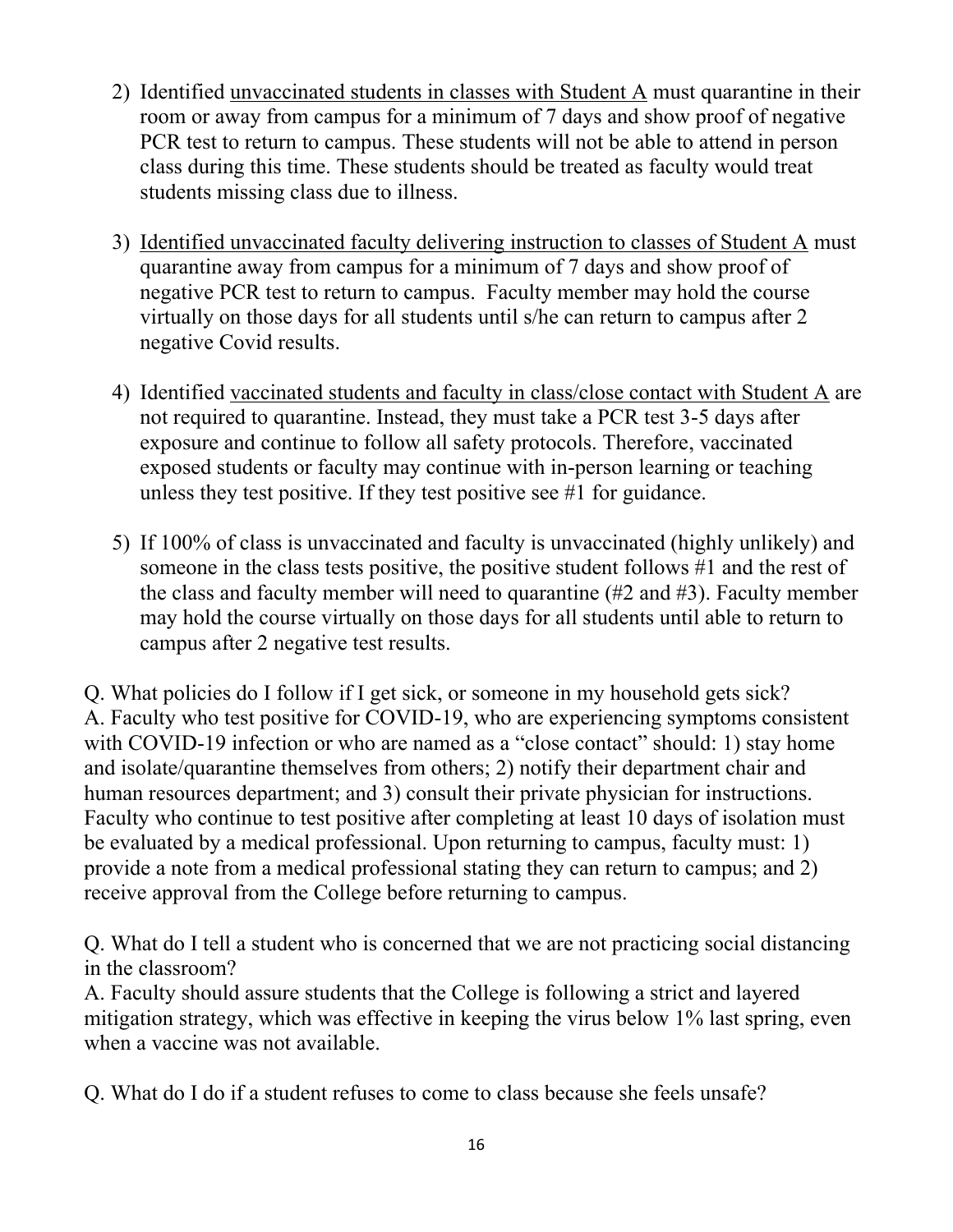A. Students were given the option to apply for a waiver of the in-person attendance expectation. Students without a waiver who do not attend class have an unexcused absence. Please contact the office of the Undergraduate Dean.

Q. What policies should be in my syllabus?

A. The College has provided a Special Syllabus Statement on COVID-19, see Section IX above, which covers all pandemic related course information.

Q. Is there a plan for a pivot to online learning if COVID gets really bad again? What is it?

A. There is no set threshold. Condition are being monitored continuously and the AUCC epidemiologist will make a recommendation if conditions warrant moving all courses online.

- Q. We need air purifiers in classrooms and offices.
- A. Portable air purifiers have been placed in:
	- a. classrooms and other spaces where groups of people will gather in which physical distancing is not possible (including Giles Hall)
	- b. each bedroom in residence halls that are not air conditioned
	- c. as of 8/18/21 all classrooms in Giles

Most offices are single occupant with a door. When two are more individuals are in an office, they should be masked, regardless of vaccination status.

Q. Spelman should provide PPEs (e.g. hand sanitizers, masks, face shields, wipes) A. Spelman College has located hand sanitizer stations centrally, near classrooms, and is actively sourcing additional supplies to be able to provide additional mask and sanitation stations within each classroom; supply chain shortages may impact the provisions (specific requests can be made to Facilities Management Services (x5440). Face shields do NOT replace mask wearing. Students and employees who choose to wear a face shield, must also wear a mask that covers the mouth and nose.

Q. Will we receive weekly (daily if needed) updates on positive tests, tracing, quarantine, etc (while safeguarding individual privacy)?

A. Once the semester is underway the AUCC will resume its dashboard and make it public.

Q. If a student becomes quarantined, are we expected to make additional course content available to them?

A. Faculty should treat quarantined students as they would any other student with an illness. Faculty who are uncomfortable utilizing HiFlex technology are asked to use other means to accommodate the student.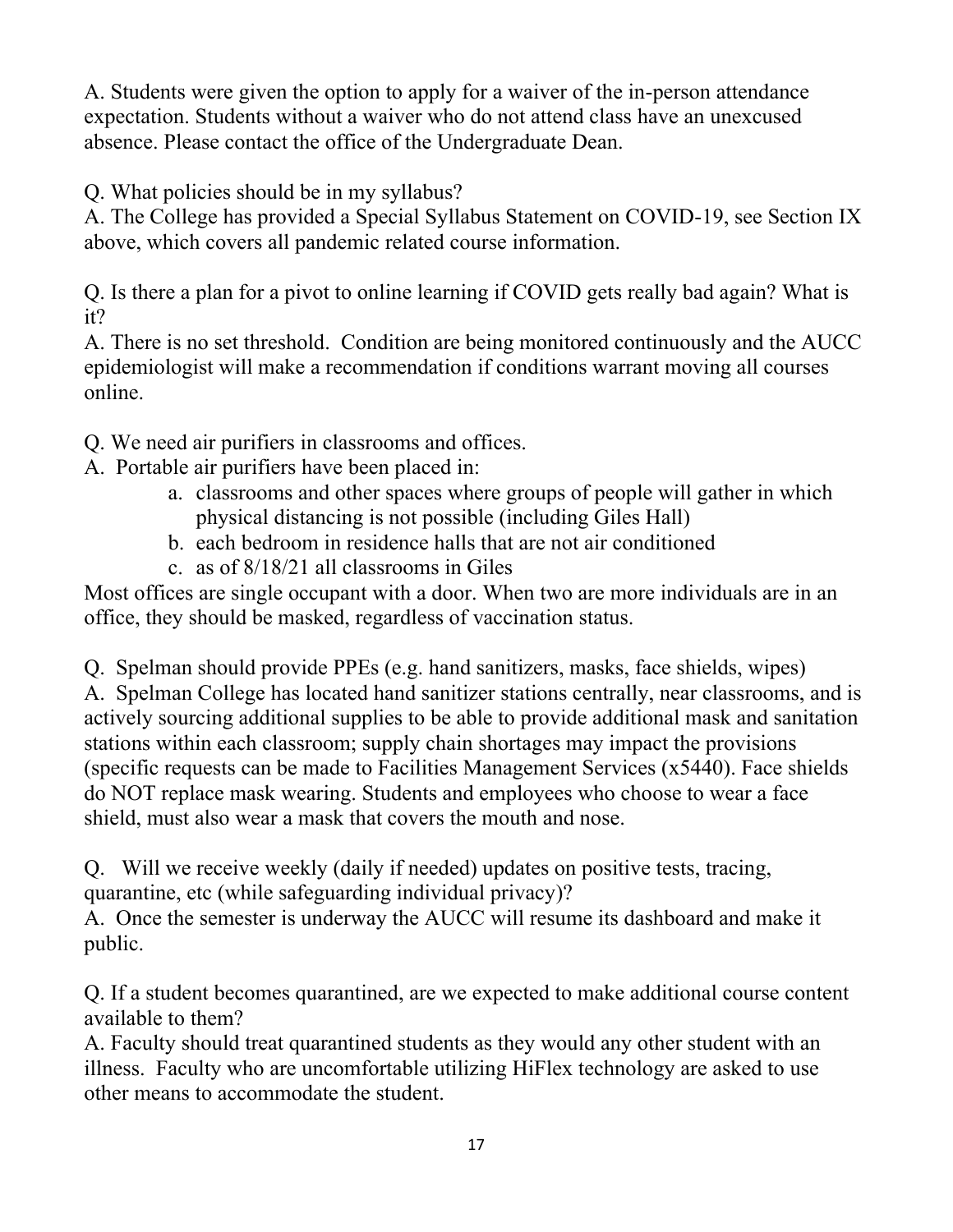Q. What type of ventilation and filtration system will be provided for all Giles classrooms?

A. New equipment for Giles Hall includes:

- a. A new air handler unit
- b. A new outside air damper on an air handler unit
- c. As of 8/18/21, air purifiers are in each classroom

Q. Six weeks between testing for vaccinated individuals is insufficient in light of the behavior of students and the multiple interactions that occur on and off campus. A. The College is reviewing the frequency of testing for vaccinated students, as a result of the surge of infections in our area caused by the Delta variant.

Q. Will vaccinated individuals have the option to get testing on campus?

A. Yes, they will.

Q. Will there be a site with clear protocols on health and safety that are specific to Spelman students and faculty, a dashboard, similar to Morehouse? A. Yes! We are working on that now.

Q. Since many classrooms do not allow for social distancing during class time and are being used continuously throughout the day, what products will be provided so that faculty and students can clean work spaces before each class period? A. Spelman College has located hand sanitizer stations centrally, near classrooms, and is actively sourcing additional supplies such as disinfectant wipes for cleaning and masks within each classroom; supply chain sourcing may impact the provisions (specific requests can be made to Facilities Management Services x5440).

Q. If this is a result of the student attending a super spreader event like a large party; what are the consequences for students who attend large events?

A. Identified students would be subject to our disciplinary policy. We are asking the AUCC Task Force to develop a policy on large events.

Q. Will desks be spaced out appropriately in advance?

A. Masking is required for all students and employees, regardless of vaccination status and is especially important in classroom settings where physical distancing is not possible. Not all classrooms will enable physical distancing.

Q. How are non-vaccinated faculty and students going to be protected?

A. We will be enforcing our universal mandatory mask mandate and weekly test protocols.

Q. Why are unvaccinated people tested twice a week and vaccinated people less often?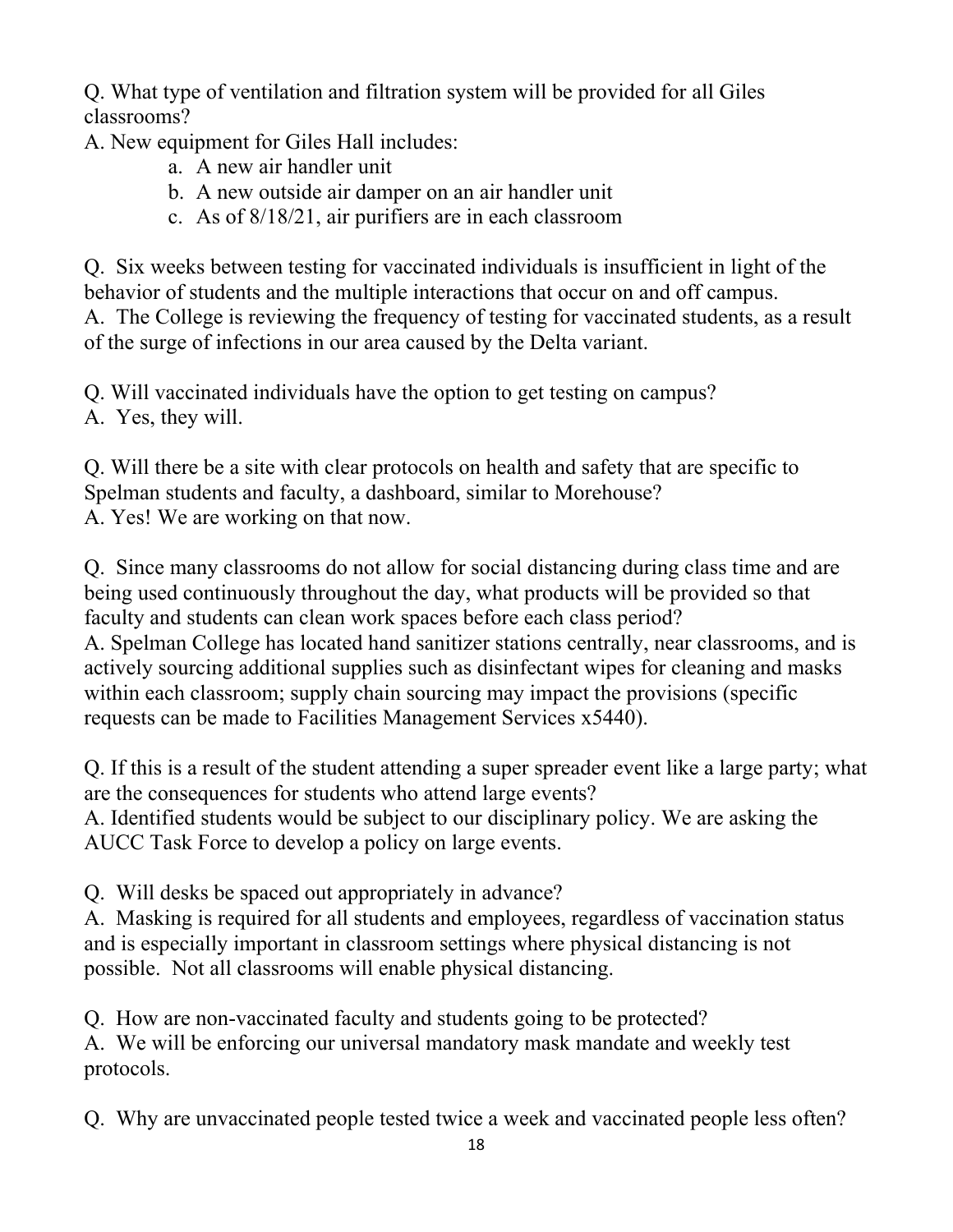A. Unvaccinated are at greater risk of contracting the virus, transmitting the virus and becoming seriously ill from the virus. The College is investigating more frequent testing, for vaccinated persons as well.

Q. What are the consequences for faculty, staff, and students who don't bother to get tested?

A. Compliance with the testing protocols is required of all community members. Persons who are non-compliant are subject to disciplinary action including dismissal or removal from campus.

Q. Are students being provided PPE? I'm concerning that students are incurring additional costs of purchasing PPE.

A. Our PPE is covered by federal stimulus funds and there is more than sufficient funding to cover PPE for our students.

Q. What is the protocol for when young children of a faculty shift to remote school? A. A faculty member in this situation should bring the emergency need to care for their children at home to the attention of their department chair and the Provost's Office. Reasonable accommodations will be made to enable the faculty member to teach from home if necessary, for the duration of the emergency.

Q. If I find that the purifiers are down do I cancel class?

A. No, please call FMS for immediate assistance (x5440).

Q. Are the College's health and safety protocols based on CDC, State and City Regulations and OSHA regulations? A. Yes.

Q. What is the guest speakers/artists policy?

A. We encourage faculty to utilize Zoom technology for guests, for the time being.

Q. Can we have open to public concerts, including the Christmas Carol?

A. That has yet to be determined.

Q. What has campus security (i.e., those at entrance gates) been told about campus access?

A. After faculty brought to our attention issues of inconsistency at the gates, the College took steps to ensure that Public Safety is consistent in the implementation of protocols.

Q. What have custodial staff been told about masking?

A. All employees have been told about the mandate that masks be worn by all persons on campus, regardless of vaccination status. If a community member is observed not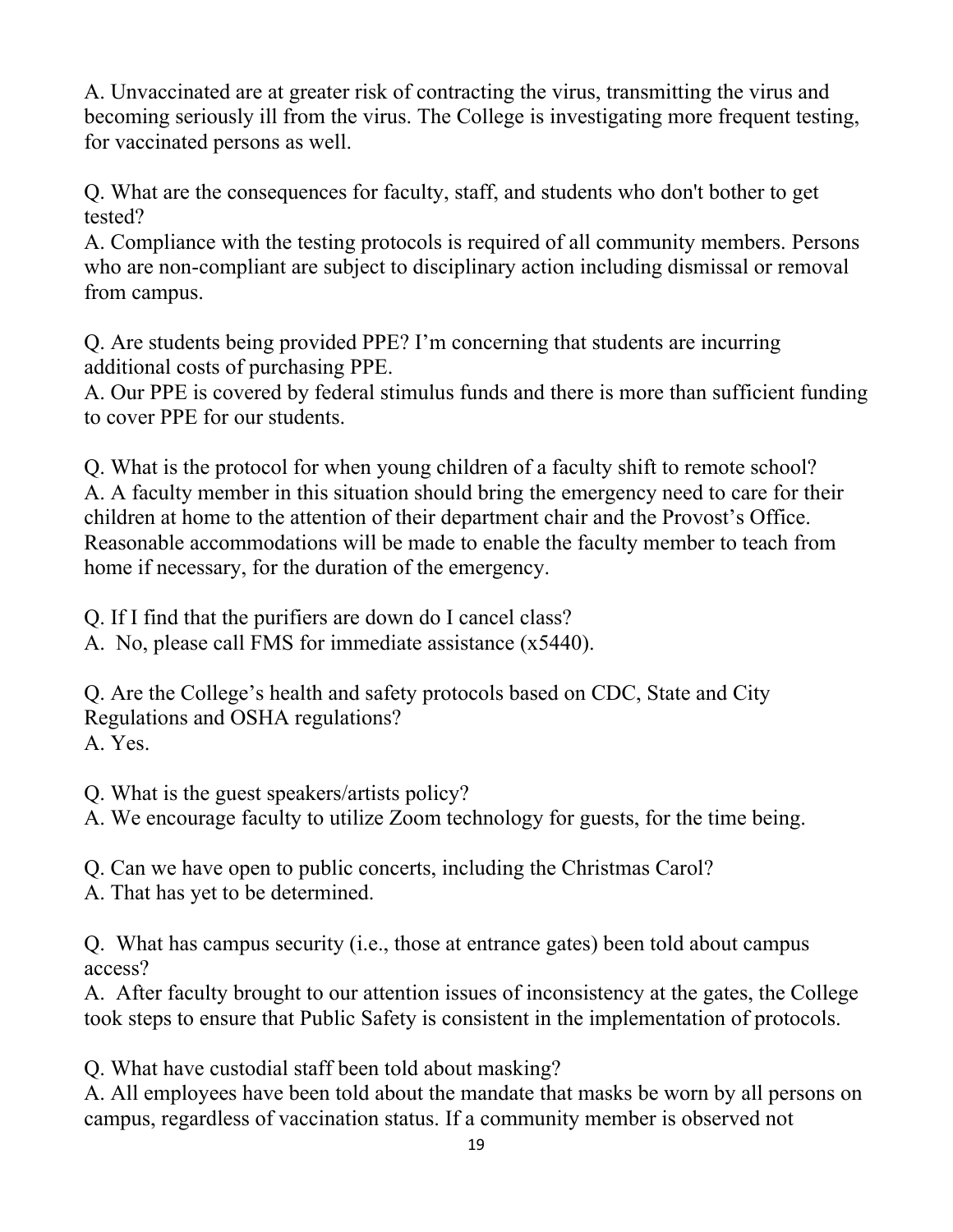complying with the mask mandate, faculty should ask them to comply. If they do not, please report it.

Q. Thanks for the masks and hand sanitizing stations but will disinfectant wipes also be made readily available in case faculty or students want to wipe down their own desks or podiums?

A. The College is actively sourcing additional supplies such as disinfectant wipes. In between classes, faculty and students are encouraged to utilize the cleaning products that are placed for use near classrooms.

Q. Will the College purchase lapel microphones for each faculty member to wear while teaching our classes?

A. The Provost's Office is investigating the purchase of lapel microphones for faculty who desire to use one while teaching.

Q. What is the COVID-19 safety protocol for maintaining in-person research labs with undergraduate RAs (e.g., how many people should be in the room)?

A. All vaccinated and unvaccinated individuals are required to wear face masks/covering in classrooms, laboratories, and other public space where in-person instruction occurs. Masking is required for all students and employees, regardless of vaccination status, and is especially important in settings where physical distancing is not possible.

Q. What cleaning procedures are in place for classrooms and common areas throughout the campus?

A. All College classrooms will be cleaned, sanitized and disinfected at the end of every class day.

Q. If masks or sanitizer needs to be replenished, who do we contact?

A. Please contact Facilities Management Services (x5440).

Q. Can a test be taken at a health clinic, pharmacy, etc. then results are reported to the College?

A. Yes. Faculty who do testing off campus should provide their results to Desiree Mack in Human Resources, but ongoing testing will be available on campus for your convenience.

Q. Who will contact faculty about student infections in their courses?

A. The office of the Dean of Undergraduate Students. Students may also contact their professors if they wish.

Q. What threshold of infection will cause the college to move courses online?